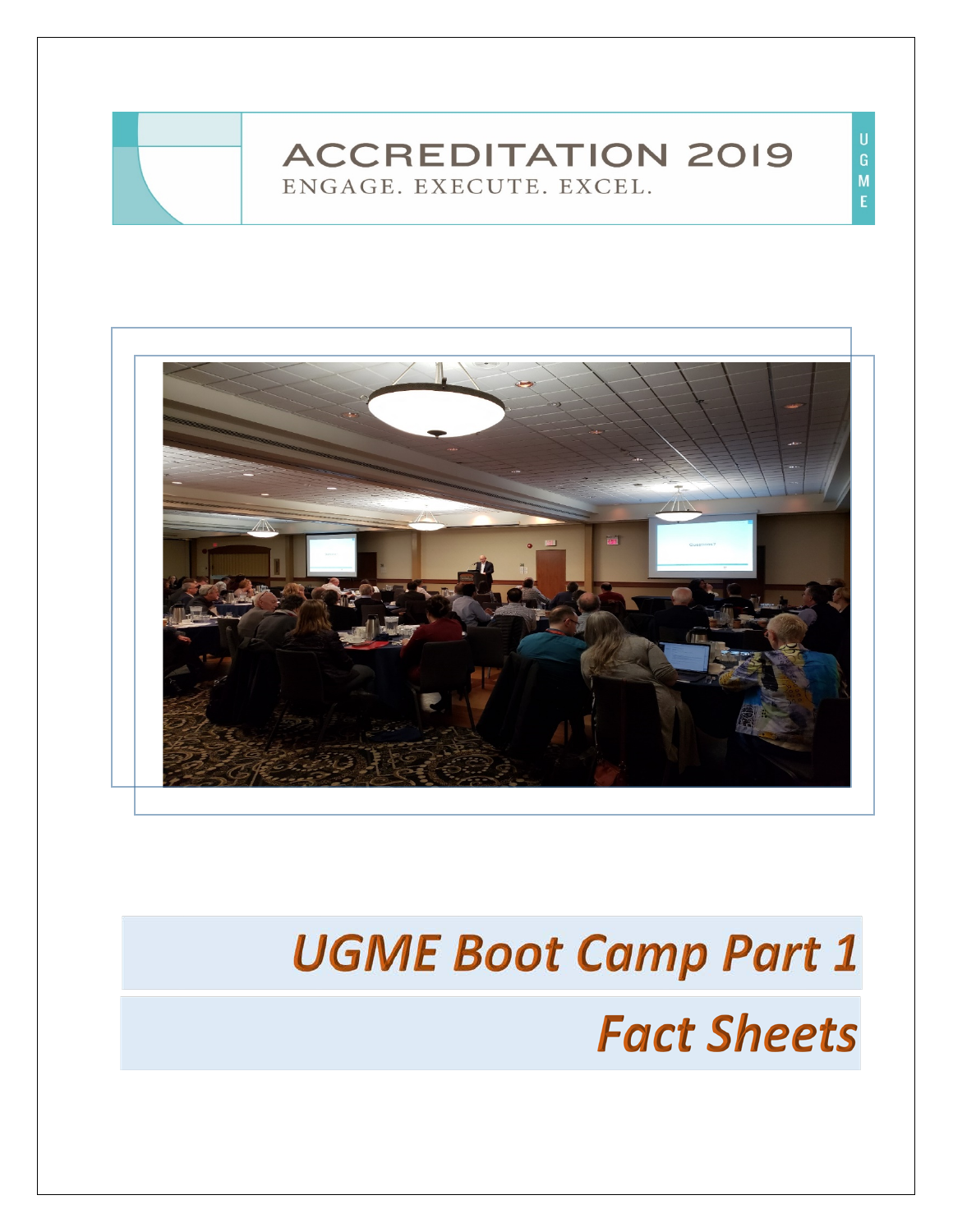# **Table of Contents**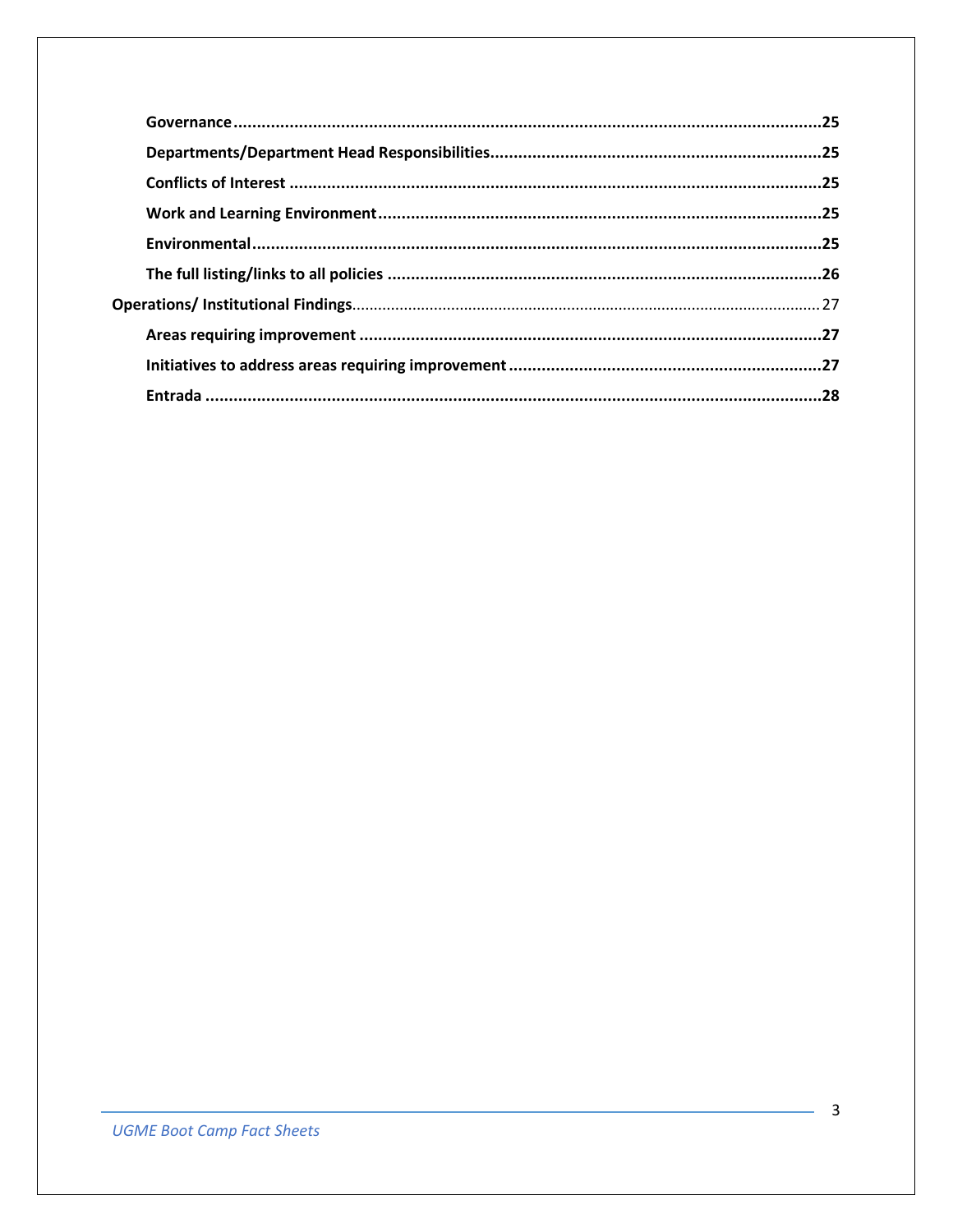# <span id="page-3-0"></span>**Social Accountability, Service Learning, Pipeline Programs**

*Submitted by: Dr. Ian Whetter, Karen Cook, Office of Community Engagement*

## <span id="page-3-1"></span>**Social Accountability**

Articulated in the Max Rady College of Medicine mission statement:

"To serve the healthcare needs of the people of Manitoba and beyond, improving the health of populations and patient care through partnerships, leadership and innovation in medical education, research, clinical practice and community engagement."

**Governance:** Dean, RFHS, established a Social Accountability Committee in February 2018. 3 (three) meetings held, ToR established. Committee is advisory to Dean and has representation from all 5 (five) colleges and Integrated Health Program, with 6 community members. Creating inventory of Social Accountability activities across all 5 (five) colleges, establishing Social Accountability priorities.

**Admissions:** The Max Rady College of Medicine recognizes that in order to meet its social accountability mission and meaningfully serve the complex and diverse health care needs of Canadians there must be enhanced diversity of registrants. Diversity domains considered broadly include ethnicity and religion, gender and sexual orientation, geographic origin, socioeconomic status and rural attributes.

Attributes within each domain may contribute to a numerical coefficient for modification of the composite score for ranking of candidates for interview and admission

**Curricular content:** Specific lectures in Population Health course related to Social Accountability and Service Learning. Specific attention to community-engaged learning, having community members with lived experience teach our students both on campus and in community sites. Several hours of related content addressing priority health needs of specific populations in Population Health Course.

**Outreach:** Service Learning activities CanU REACH and Biomedical Youth Programs involve medical students in inspiring and engaging inner-city and northern middle and high school students to consider further education in health sciences.

**Outcomes:** Through the RFHS Social Accountability committee and the AFMC Social Accountability Network work is ongoing to establish measurable outcomes for Social Accountability. Early indicators measured include diversity of student population, evaluation of student and community experience with service learning, and monitoring of practice location of graduates to determine if they are choosing to serve in underserved locations.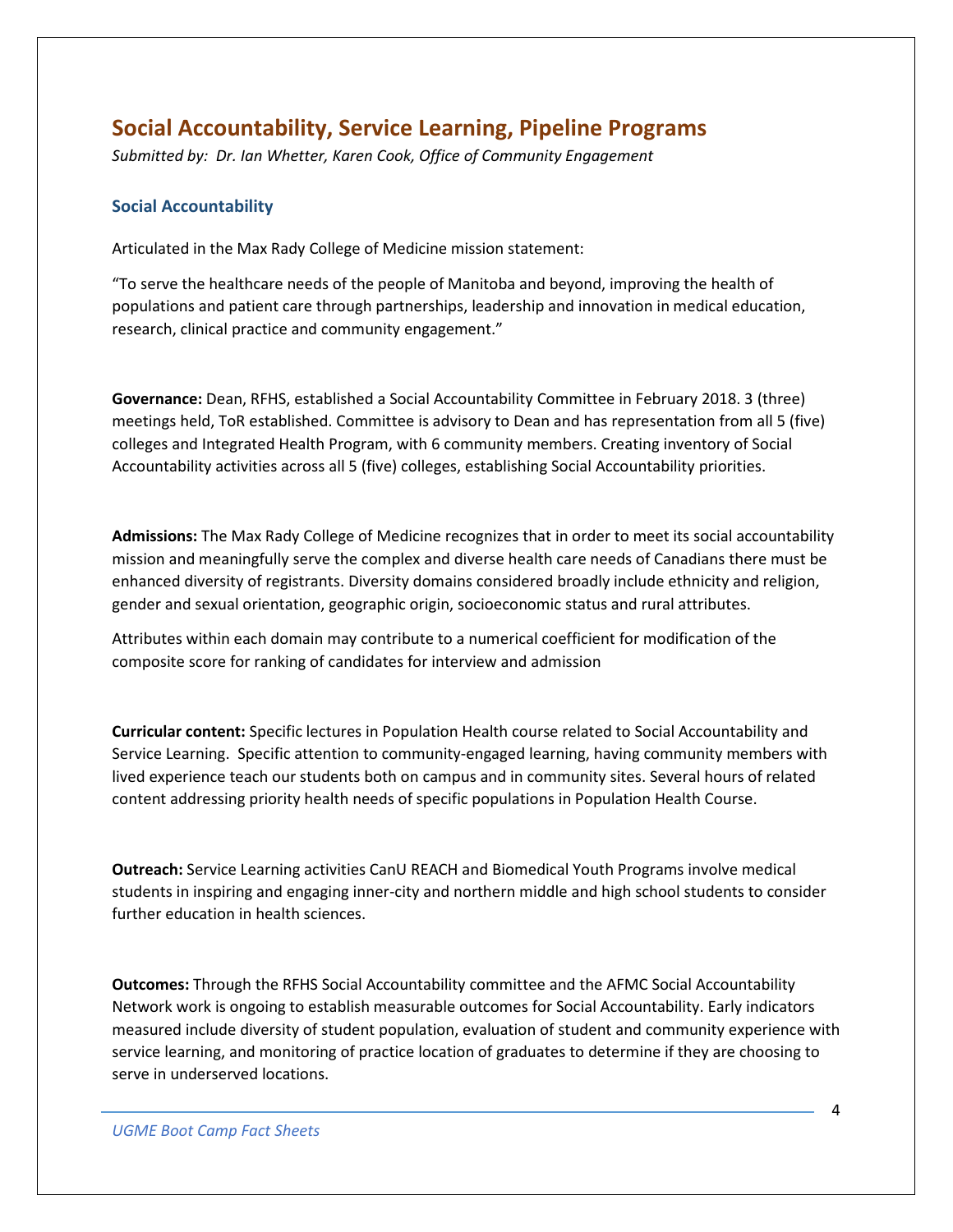## <span id="page-4-0"></span>**Service Learning**

**Service Learning** – "a structured learning experience that combines community service with preparation and reflection" (CACMS, 2017).

**Program:** In 2016-2017, Service Learning became a required curricular component for first year medical students (Class of 2020). As of 2017-2018, Service Learning is now a required curricular component for all pre-clerkship undergraduate medical students.

Since 2017, ~220 students completing service learning hours at 36 community organizations.

First year students are required to complete 24 hours of service learning & second year students are required to complete 22 hours.

Community sites are selected based on their ability to provide exposure to the broader social determinants of health, not necessarily to develop students' clinical skills. Examples of sites include: organizations addressing food insecurity, access to youth recreation and after school programming.

**Preparation, Reflection and Evaluation:** Students have a pre-experience lecture in Social Accountability and Service Learning. In the first year, they have an intro reflective exercise, followed by two "Check-in" exercises, with a final reflective paper. Second year, has the two "Check-in" exercises with a final community collaborative project proposal. Performance in Service Learning activity and evaluations contributes to Pop Health mark.

**Outcomes:** We have an annual survey of students who have completed Service Learning. We are currently conducting an evaluation of the experience of community organizations.

## <span id="page-4-1"></span>**Pipeline Programs**

Inspire, engage, connect and support middle, high school and undergraduate students from diverse backgrounds on a trajectory toward a career in health sciences.

#### **ACTIVITIES:**

**Canu REACH:** After School Program (gr. 7-9); 70 participants over 14-week period; ~80-100 RFHS student facilitators

#### **Biomedical Youth Program:**

Winnipeg Summer Science Camp : Grades 4-12. Partnership with ACCESS and Office of Rural & Northern Health (ORNH) to bring ~15 students from northern communities to week-long camp

Northern Summer Science Camp:Partnership with Frontier School Division & First Nations Schools in the north to provide week-long, health science camp to students, grades 7-10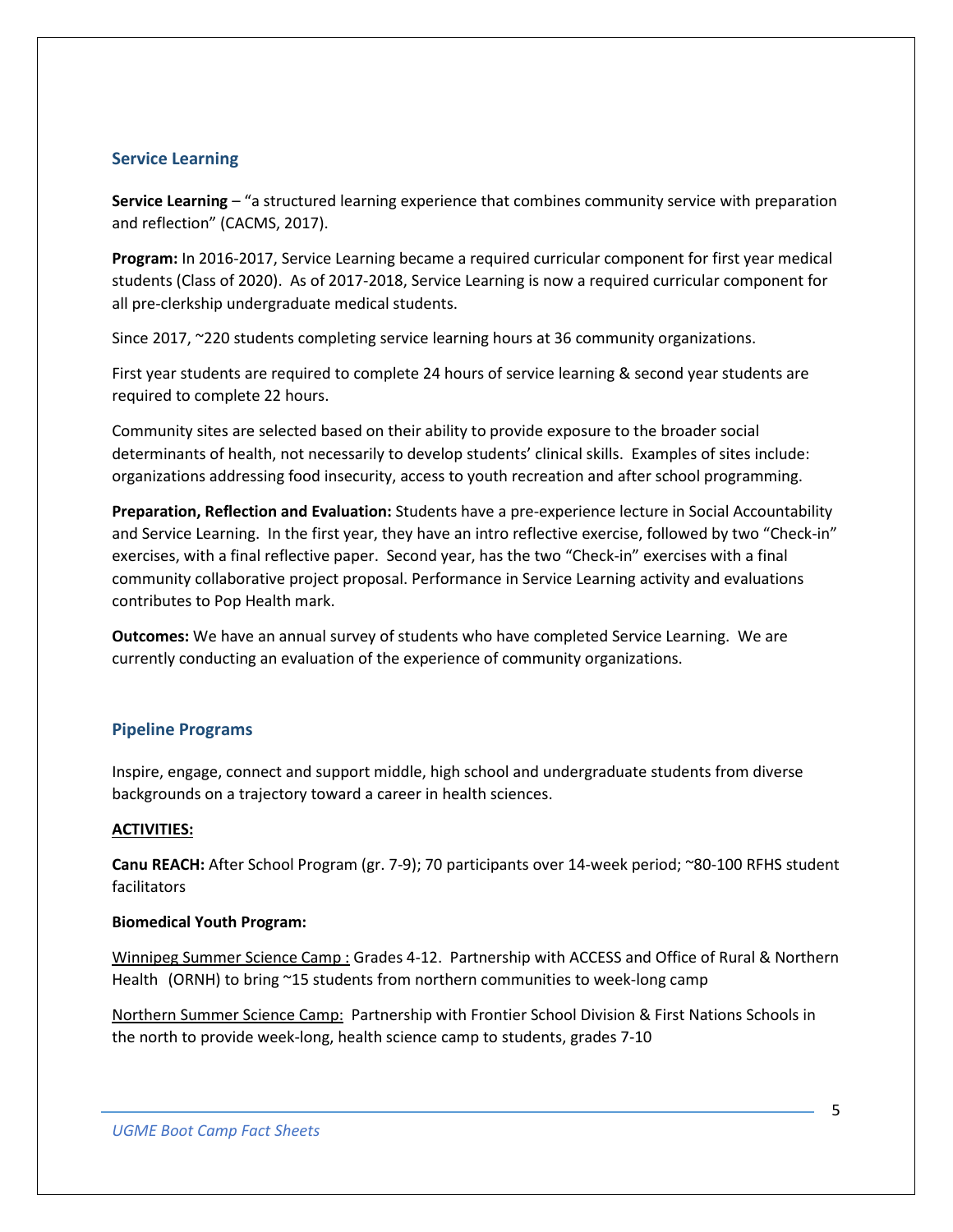Participants showing strong interest in the health sciences are connected to ACCESS & ORNH to support their completion of high school and readiness for admission into a post-secondary health program.

**Discovery Days:** co-hosted by RFHS & Canadian Medical Hall of Fame, provides grades 11 & 12 students the opportunity to speak with award-winning faculty members, take part in workshops & get sense of what health professionals do.

**Recreation:** Basketball Programs for youth surrounding Bannatyne community.

**Health Careers in a Box:** Working with Manitoba Health Care Providers Network to develop portable education kits for students in RFHS to take on educational electives in rural and remote communities to encourage youth from those communities to consider a career in the health sciences. Students from these communities that express an interest in a health career will be connected to proactive support and mentorship to pursue that goal.

**Coordination and evaluation:** Currently, preparing to hire Pipeline Coordinator and Evaluator to monitor activities and evaluate performance of pipeline programming.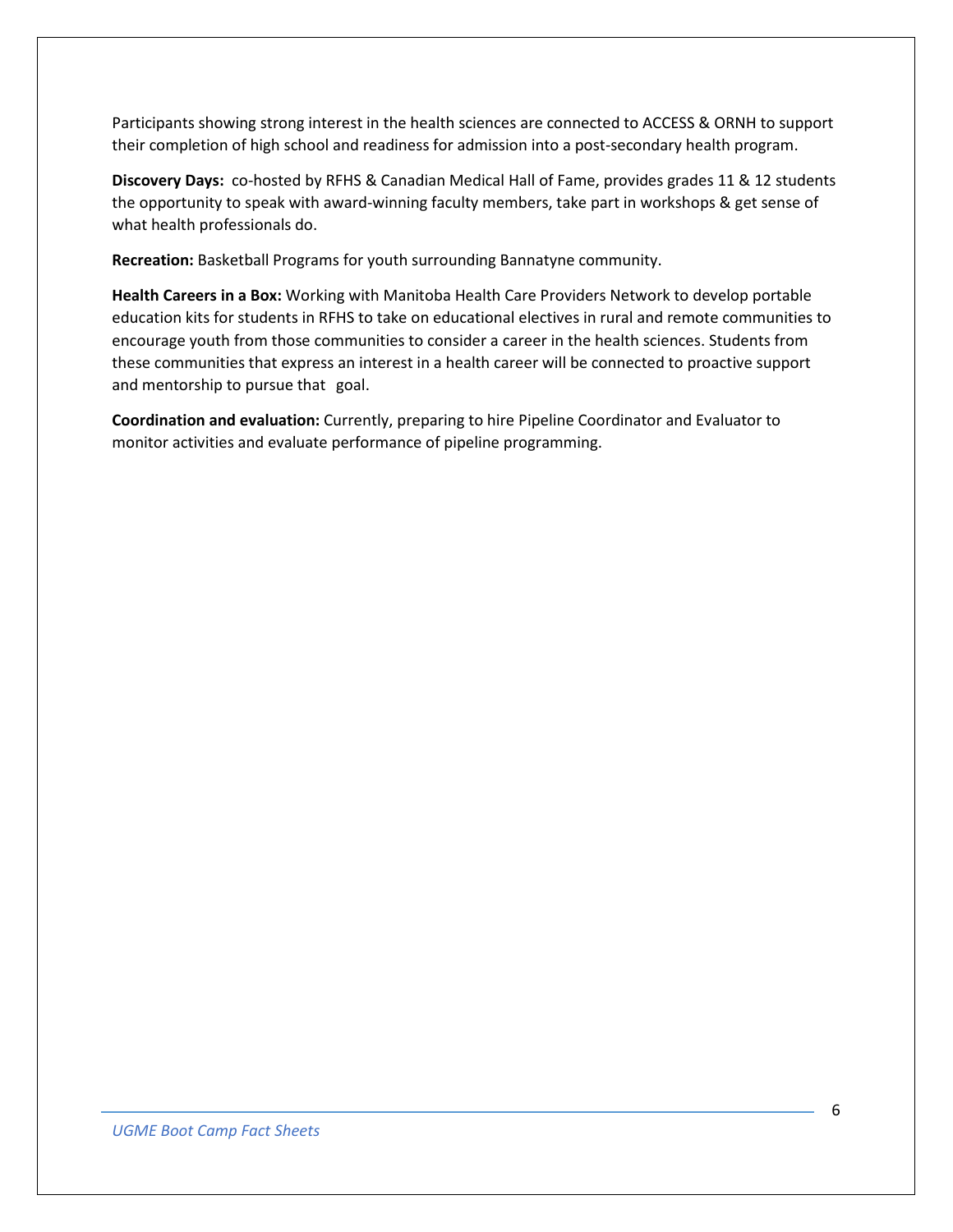## <span id="page-6-0"></span>**Indigenous Achievements**

*Submitted by: Dr. Catherine Cook, Vice Dean Indigenous, RFHS*

## <span id="page-6-1"></span>**Leadership**

**Ongomiizwin** – Indigenous Institute of Health and Healing was approved by Senate in 2017 and is situated in the Rady Faculty of Health Sciences. The Institute is an amalgamation of three centers situated in the former Faculty of Medicine – the J. A. Hildes Northern Medical Unit, the Manitoba First Nations Center for Aboriginal Health Research and the Center for Aboriginal Health Education. Ongomiizwin faculty and staff support the Rady Faculty Colleges in the development of policies that support equity for Indigenous students and staff in Admissions, Progress, Research, Workplace and Learning Environment; Curriculum development in academic and clinical learning environments; and leadership development for Indigenous faculty staff and students and leadership in Indigenous Health. Ongomiizwin Health Services has responsibility to the federal and provincial government for the delivery of insured health services in First Nations communities, and coordinates all academic and clinical training of medical students, inter-professional teams, and medical residents in the clinical sites in First Nations and Inuit communities. Ongomiizwin Research is a centre of research excellence, committed to building and maintaining productive and respectful partnership-based relationships with First Nations, Metis, Inuit and Indigenous communities, to recruiting Indigenous students and scholars, to providing effective support and mentorship, and to sharing and building knowledge internationally.

Ongomiizwin faculty take a lead role in the Implementation of the Truth and Reconciliation Action Plan for the Rady Faculty of Health Sciences. The Implementation Committee, chaired by Dr. Marcia Anderson, reports to the Council of Deans of the Colleges of the Rady Faculty of Health Sciences. The TRC Action Plan has five themes – 1) Honouring Traditional Knowledge Systems and Practices 2) Safe Learning Environments and Professionalism 3) Student Support, Mentorship and Retention 4) Education across the Spectrum 5) Closing the Gap in Admissions. The Implementation Committee is represented by all Colleges.

## <span id="page-6-2"></span>**Decision Making**

Ongomiizwin Membership Committee and Membership Executive Committee, chaired by Dr. Catherine Cook, Head of Ongomiizwin, includes membership from all three areas and the Executive Committee also includes Community Leadership representation. The Committee provides support for continued community engagement and identifies and supports any potential partnerships for the Ongomiizwin and First Nations, Metis or Inuit organizations.

Ongomiizwin Senior Leadership Committee, chaired by Dr. Catherine Cook, Head of Ongomiizwin and Vice Dean, Indigenous approves or makes final decisions on operations for the Institute, including the coordination of academic and clinical rotations through Ongomiizwin Health Services. Physician Recruitment requires significant effort and this is coordinated through Ongomiizwin Health Services.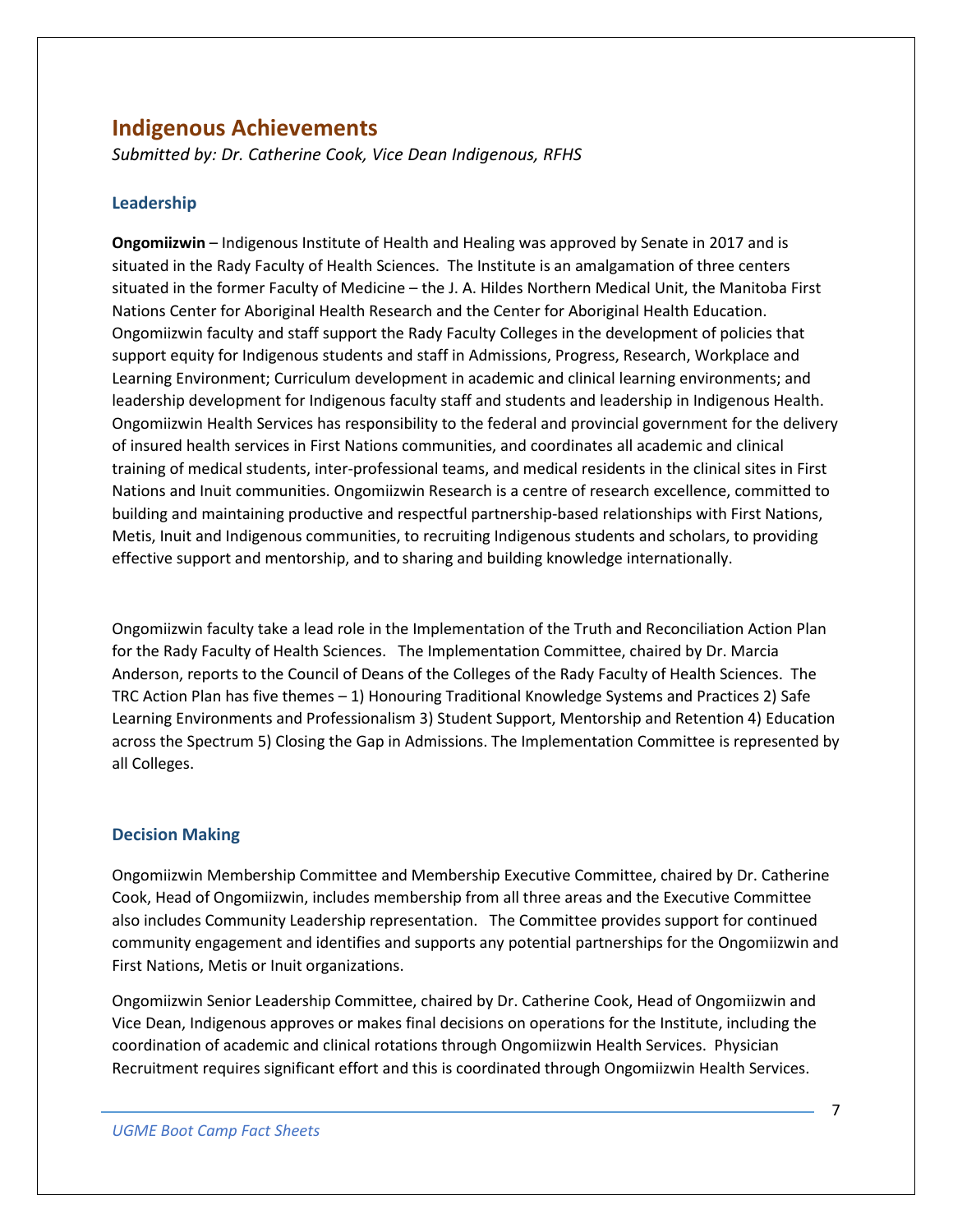This Committee also tables any potential policy gaps or barriers to access for Indigenous students, staff or faculty; and these issues are elevated for discussion and decision at the Dean's Council meetings.

#### <span id="page-7-0"></span>**Curriculum and Curriculum Development**

Curriculum and curriculum development for the longitudinal course in Indigenous Health is the responsibility of the UGME of the College of Medicine, and currently is jointly managed by Ongomiizwin and the Department of Community Health Sciences. The faculty and staff delivering the course across the pre-clerkship, TTC and clerkship are members of the Ongomiizwin Academic Staff; Course Director, Dr. Barry Lavallee and Curriculum Development Coordinator, Linda Diffey. Scheduling and maintenance of the online course materials is supported by Eliya Ichihashi, the Longitudinal Course Coordinator. Course development and delivery are dependent on an extensive team of clinical and non-clinical faculty who have experience working in the context of Indigenous Health. Peer mentorship is encouraged and reinforced through a workshop series facilitated by a performance coach, Dr. Jason Brooks. Anti-Indigenous racism remains prevalent in Canada, in Manitoba and in the health care learning and work environment; and is particularly challenging when encountered in a clinical health teaching forum, as this creates an unsafe work / learning environment for Indigenous people – faculty, staff and students. Efforts to establish processes to ensure cultural safety in health care learning and clinical environments are underway with support from Professionalism, Student Services, and the Office of Human Rights and Conflict Management.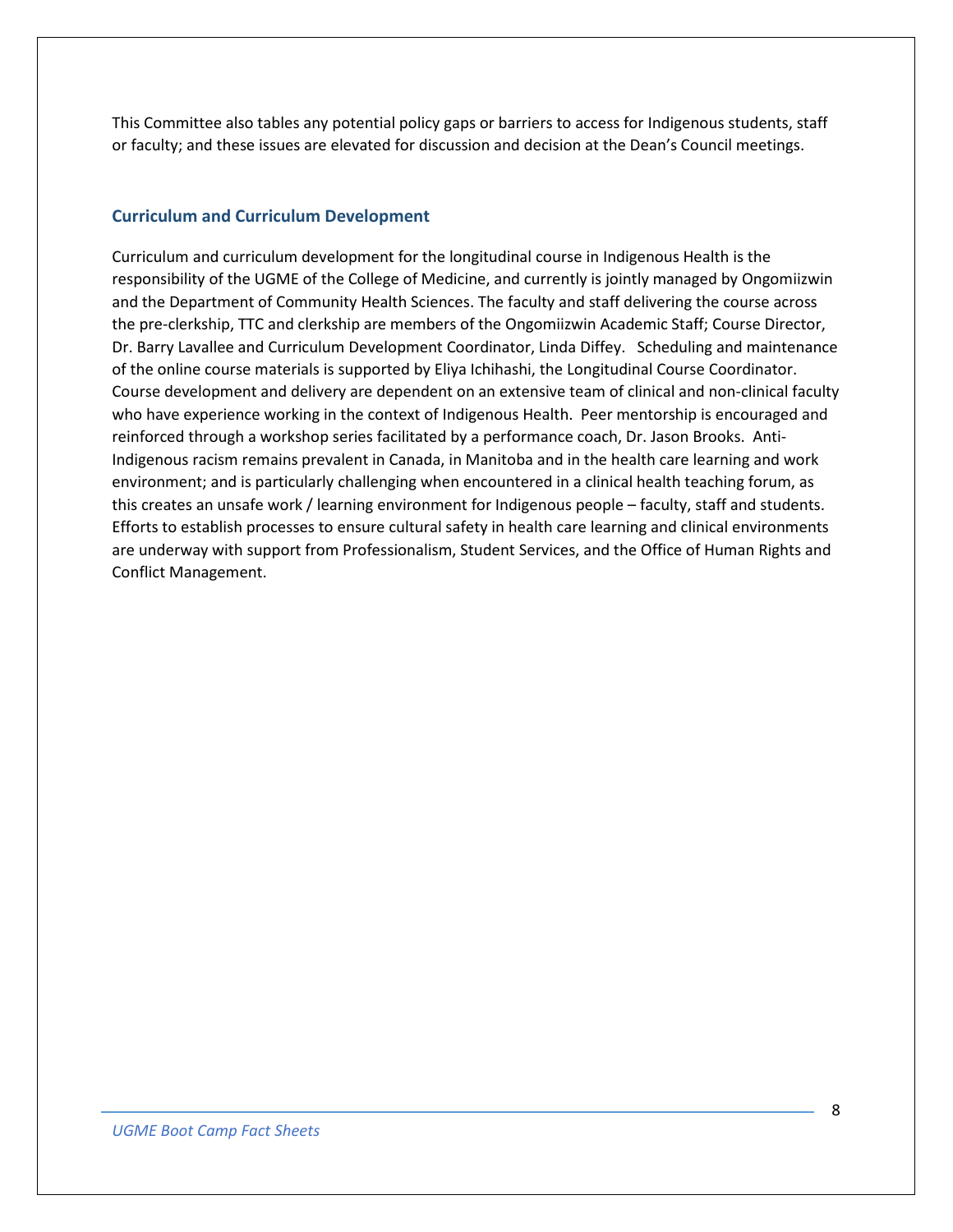## <span id="page-8-0"></span>**Diversity/Pipeline Programs and Partnerships**

*Submitted by: Dr. Martha Ainslie, Chair, RFHS EDI Committee Janesca Kydd, Legal Counsel, Max Rady College of Medicine Valerie Williams, Diversity and Inclusion Facilitator*

## <span id="page-8-1"></span>**What Does This Element Entail?**

- 1. Diversity categories and statistics for students, faculty and academic leadership.
- 2. Policies and practices to achieve mission-appropriate diversity outcomes, including recruitment and retention strategies.
- 3. Information on pipeline programs.

## <span id="page-8-2"></span>**Five Main Concerns from Spring 2018 Mock Accreditation**

- 1. The status of the revision of the medical school's diversity and inclusion policy is unknown.
- 2. Department chairs were unaware of the four focus areas of diversity.
- 3. Currently, diversity of department heads is limited (only three women are department heads).
- 4. A standardized approach to recruitment and retention of diverse faculty and senior leadership across departments is needed. Should be focused, systematic and sustained.
- 5. A requirement that the final candidate pool include diverse candidates should be established for both faculty and senior academic and educational leadership.

## <span id="page-8-3"></span>**Our Summary Responses**

## **1. Max Rady College of Medicine EDI Policy:**  [http://umanitoba.ca/faculties/health\\_sciences/media/Equity-Diversity-and-](http://umanitoba.ca/faculties/health_sciences/media/Equity-Diversity-and-%20Inclusion-policy-August-21-2018.pdf) Inclusion-policy-August-[21-2018.pdf](http://umanitoba.ca/faculties/health_sciences/media/Equity-Diversity-and-%20Inclusion-policy-August-21-2018.pdf) - **Approved August 2018:**

Contains definitions, of Equity, Diversity and Inclusion (EDI), and a description of our four focus areas of diversity: "*Historically Under-Represented Groups*" means the four designated groups pursuant to the Employment Equity Act: women, Indigenous peoples, persons with disabilities, and members of racialized communities, as well as other historically under-represented groups such as  $LBGT2SQ+1$  $LBGT2SQ+1$ 

## **2. Our Focus Diversity Categories:**

From the EDI Policy: "Historically Under-Represented Groups" – Think of the acronym "**WIDeR**", which stands for: **Women, Indigenous peoples, Disabled persons, Racialized persons**. Also for a "wider" and more inclusive perspective!

<span id="page-8-4"></span> <sup>1</sup> "**LGBT2SQ+**" is an acronym describing sexual and gender minority communities namely the lesbian, gay, bisexual, transgender, two-spirit, queer and questioning community. The "+" recognizes the diversity of identities and represents many more sexual orientations and gender identities not captured within the acronym.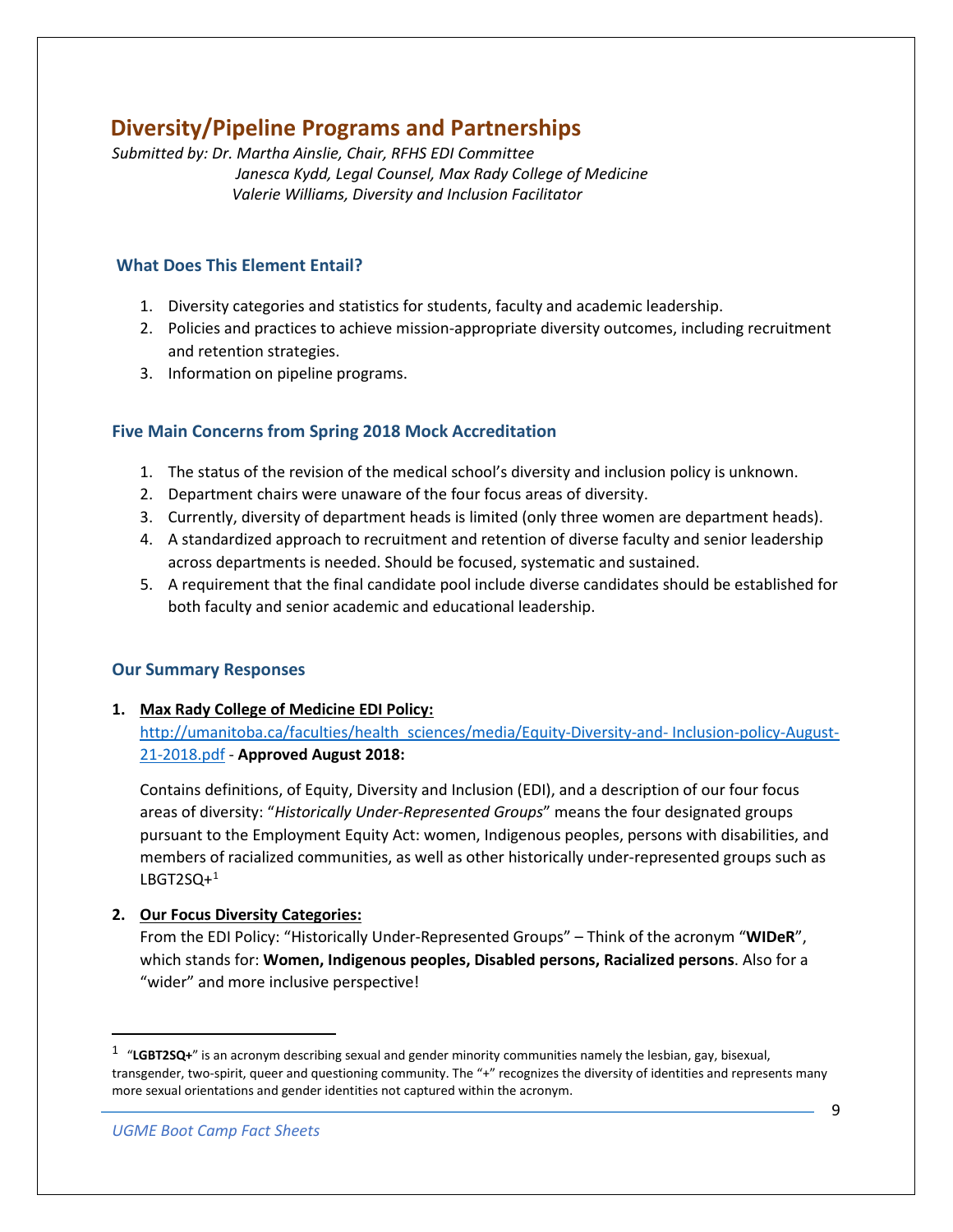## **3. Diversity of Department Heads is Limited in terms of Female Representation**

But female physicians act in other academic leadership roles such as vice-deans, associate deans, curriculum chairs and directors of required learning experiences. Department Heads should also speak to representation in general in their department of Historically Under-Represented Groups.

## **4. A Standardized Approach to Recruitment and Retention of Diverse Faculty and Senior Leadership is Needed**

- This is now addressed by our EDI Policy, which:
- Addresses faculty and staff selection, hiring, training, development and mentorship. For example, Section 4.3 notes that systemic ways must be implemented to ensure women and other Historically Under-Represented Groups achieve leadership positions within the College.
- Requires that leaders are knowledgeable about EDI issues in their areas and are actively introducing strategies to deal with them.
- Informs the College's "Career Development and Performance Feedback" policy.
- Informs the College's, "Department Heads Responsibilities" policy.

For Faculty Recruitment specifically, the EDI Policy requires (per section 4.2), at a minimum:

- Those who participate in human resources decisions (e.g., in hiring, and performance management), will be required to improve their EDI competencies through professional development and/or learning opportunities.
- Surveys are to be regularly conducted to measure progress in terms of Historically Under-Represented Groups within the faculty and senior academic and educational leadership.
- Best practices must be developed for promoting EDI at each stage of planning for, recruiting, hiring and retaining diverse faculty and staff and will actively implement inclusive hiring practices.

## **Recruitment Workshop for Chairs & Other Members of Search Committees:**

The Provost's office and Human Resources offers workshops for academic search committees. This workshop is designed for academic administrators, administrative assistants and other faculty members who anticipate serving on search committees and is required for chairs of search committees. This information session addresses requirements and procedures related to the search and appointment of academic staff. Topics include duties and responsibilities for chairs as they pertain to the Policies on Academic Recruitment and Inclusive Hiring Practices.

## **EDI Practices & Activities – For Retention and Support of Learners and Faculty:**

Further examples of practices and activities by which the RFHS, the College and its various departments are embracing EDI:

- The RFHS EDI Committee has been established to act as the main discussion and advisory board of the RFHS in relations to issues of EDI.
- The RFHS recently hired an EDI Lead who will facilitate EDI initiatives.
- The RFHS created a new committee on Women in Science;
- An Anti-racism working group has been established;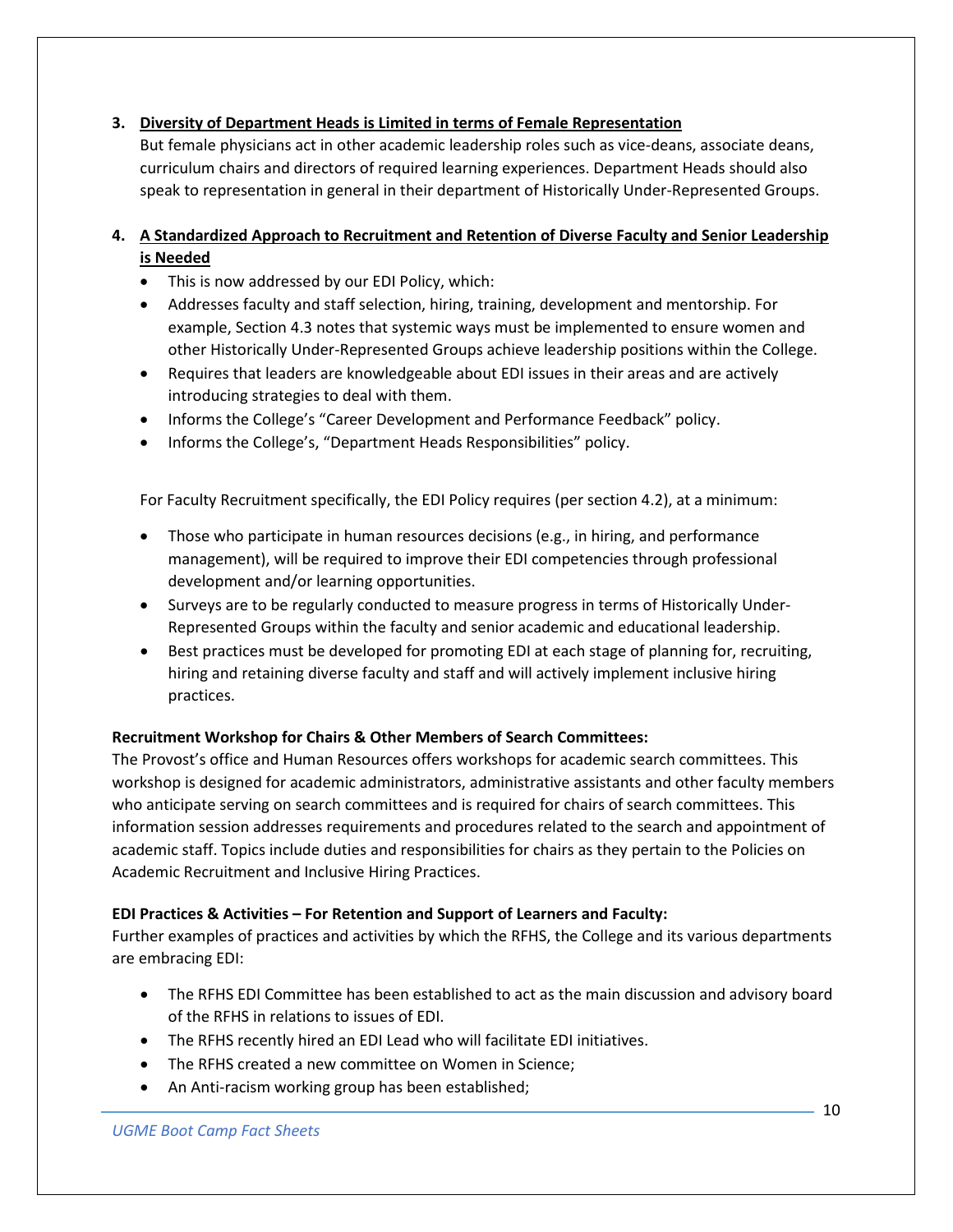- Ongomiizwin, the RFHS Indigenous Institute of Health and Healing, plays a critical role in RFHS Indigenous issues;
- Office of Community Engagement plays a key role in collaborations with community organizations;
- Partnership with Manitoba Healthcare Providers Network (formerly Office of Rural and Northern Health) encourages students from rural and northern Manitoba to pursue a career in rural or northern healthcare;
- Office of Academic Affairs offers support to faculty members on promotion and leadership;
- Department of Internal Medicine recently appointed a female physician to role of Associate Head, Diversity and Professionalism;
- Department of Family Medicine recently appointed an Indigenous female physician to newly created position of Indigenous Health Lead;
- Department of Anesthesia recently created a position of Director of Medical Leadership Development;
- Department of Obstetrics and Gynecology created an Envisioning Committee which embraces EDI;
- Department of Clinical Health Psychology's Grand Rounds includes events related to EDI such as the Psychology of Effective Leadership, Unconscious Bias and Professionalism in the Learning Environment. (This least session is being organized with the participation of the College's Office of Professionalism and the University's Office of Human Rights and Conflict Management).

## **5. Final Candidate Pool for Faculty and Senior Academic Leadership Should Include Diverse Candidates.**

Per the EDI Policy and the University's Academic Appointments Policy, and practices recommended by the Provost's and Human Resources offices: Search Committees are required to provide the College Dean with all information involved in the search process including a completed Summary of Search Form which highlights the candidate pool diversity. After the search is completed, a recommendation on the order of preferred candidates for the appointment is forwarded to the Dean.

**Final Note: Student Retention, Support and Pipelines**. This is a strong area. It was not an area of concern during mock accreditation (save for knowledge on our four focus areas of diversity). Many EDI Initiatives are in place for students for both recruitment and retention, including EDI Committee, Women in Science Committee, EDI Director and Practice Lead, Anti-Racism Working Group, Ongomiizwin, Office of Community Engagement, Partnership with Manitoba Healthcare Providers Network, UGME Student Affairs, Services for Students at Bannatyne Campus, College's Office of Professionalism, Student Advocacy Services, and Student Accessibility Services.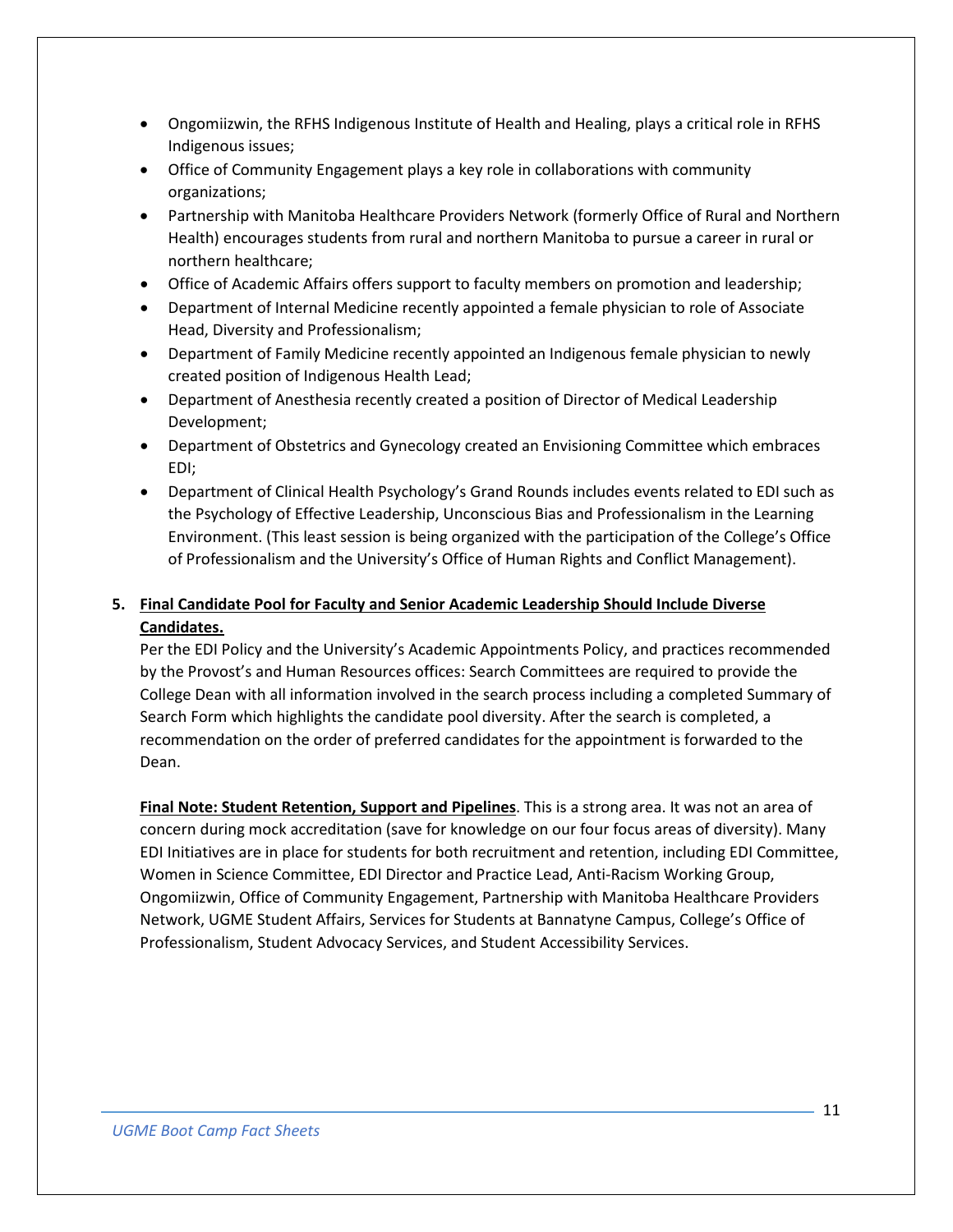# <span id="page-11-0"></span>**Student Services/ Student Affairs**

*Submitted by: Dr. Aviva Goldberg, Associate Dean, UGME Student Affairs Dr. Sally Longstaffe, Senior Lead, UGME Student Affairs Leah Deane, MSW RSW; Services for Students at Bannatyne Campus Dr. Kurt Skakum, Subcommittee Chair Standard 11&12*

## <span id="page-11-1"></span>**Collaborative Student Support**



## <span id="page-11-2"></span>**Academic Advising**

- How students with academic difficulties are identified to UGME Student Affairs of students:
	- o Students self-referral
	- o referral from other services (e.g. SS@BC)
	- o Systematically by UGME Progress Committee; Evaluation administrators notify Student Affairs and Director of Remediation regarding students on monitored/probationary status

Definitions:

> Monitored Status: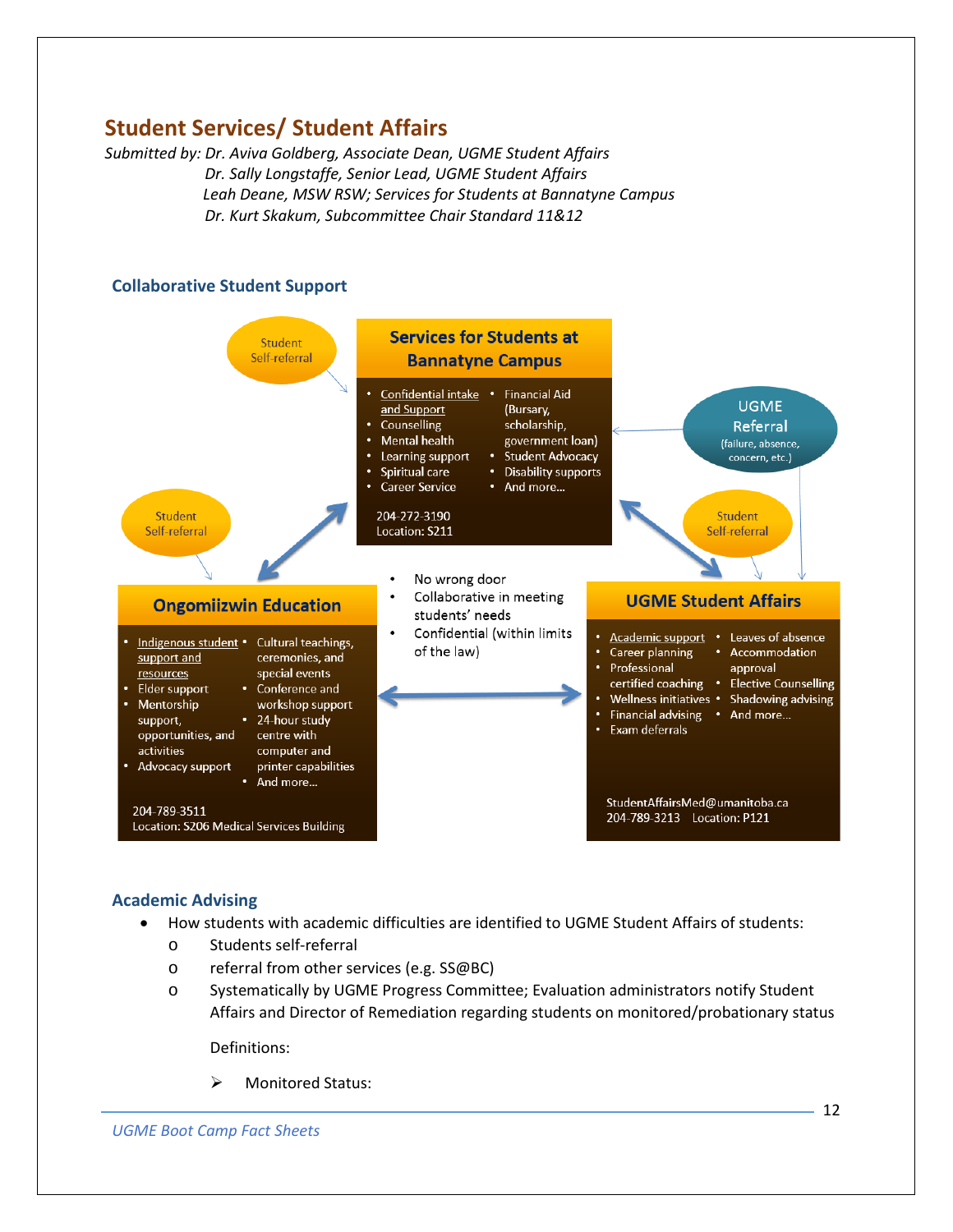Pre-clerkship: course mark between 60.0-62.9%

Clerkship: failure on 1 NBME or borderline pass on FITER

- $\triangleright$  Probationary Status: failure of a course or module, failure on CCE, failure on 1 FITER, or failure on 2 NBME exams, failure of one course integral to professionalism or population health
- The Director of Remediation and staff of Student Affairs all sit on the UGME Progress Committee.
- The Director of Remediation assesses and arranges necessary additional remedial academic experiences or resources for students who are on Probationary Status.
- Conflict of Interest in academic/career/personal advising is not an issue as those involved in support of students are not part of their academic assessments
- Records of UGME Student Affairs and of SS@BC are stored securely and separately from academic files
- Resources/contact for academic issues:
	- o Associate Dean, UGME Student Affairs: Dr. Aviva Goldberg [AGoldberg@hsc.mb.ca](mailto:AGoldberg@hsc.mb.ca)
	- o Senior Academic advisor, UGME Student Affairs: Dr. Sally Longstaffe [SLongstaffe@hsc.mb.ca](mailto:SLongstaffe@hsc.mb.ca)
	- o Director of Remediation, UGME: Dr. Adelicia Yu [Adelicia.Yu@umanitoba.ca](mailto:Adelicia.Yu@umanitoba.ca)
	- o Instructor, Academic Learning Centre: Jim Honeyfor[d Jim.Honeyford@umanitoba.ca](mailto:Jim.Honeyford@umanitoba.ca)
	- o Resident NBME tutors: Dr. Amit Bharj [amit.bharj@gmail.com,](mailto:amit.bharj@gmail.com) Dr. Phoebe Thiessen [phoebethiessen@gmail.com](mailto:phoebethiessen@gmail.com)
	- o Peer tutors paid by UGME are available for students in pre-clerkship having exam difficulty
	- o Exam Accommodation for students with disability: Jamie Penner [Jamie.Penner1@umanitoba.ca](mailto:Jamie.Penner1@umanitoba.ca)

## <span id="page-12-0"></span>**Career Advising**

- Career advising is offered in multiple ways including a new career planning curriculum, one-toone appointments offered to all students. The curricular content include, but are not limited to: self-reflective assignments; exploration of personal values, attributes, interests and personality; exploration of specialties (including competitiveness and personal fit); shadowing advising; electives counselling; developing a CV and personal letters; assistance with applying through the CaRMS process and preparation for CaRMS interview. Career Fairs are held once a year in preclerkship years.
- Career advising is also part of discussions with students in UGME Student Affairs and arises in discussions with staff in Services for Students at Bannatyne Campus and Ongomiizwin Education.
- Contact for career advising:
	- o Associate Dean, UGME Student Affairs: Dr. Aviva Goldberg [AGoldberg@hsc.mb.ca](mailto:AGoldberg@hsc.mb.ca)
	- o Senior Academic advisor, UGME Student Affairs: Dr. Sally Longstaffe [SLongstaffe@hsc.mb.ca](mailto:SLongstaffe@hsc.mb.ca)
	- o Professional Certified Coach: Jim McLaren [Jim.Mclaren@umanitoba.ca](mailto:Jim.Mclaren@umanitoba.ca)
	- o Career Consultant, SS@BC: Kate Ye[e Kate.Yee@umanitoba.ca](mailto:Kate.Yee@umanitoba.ca)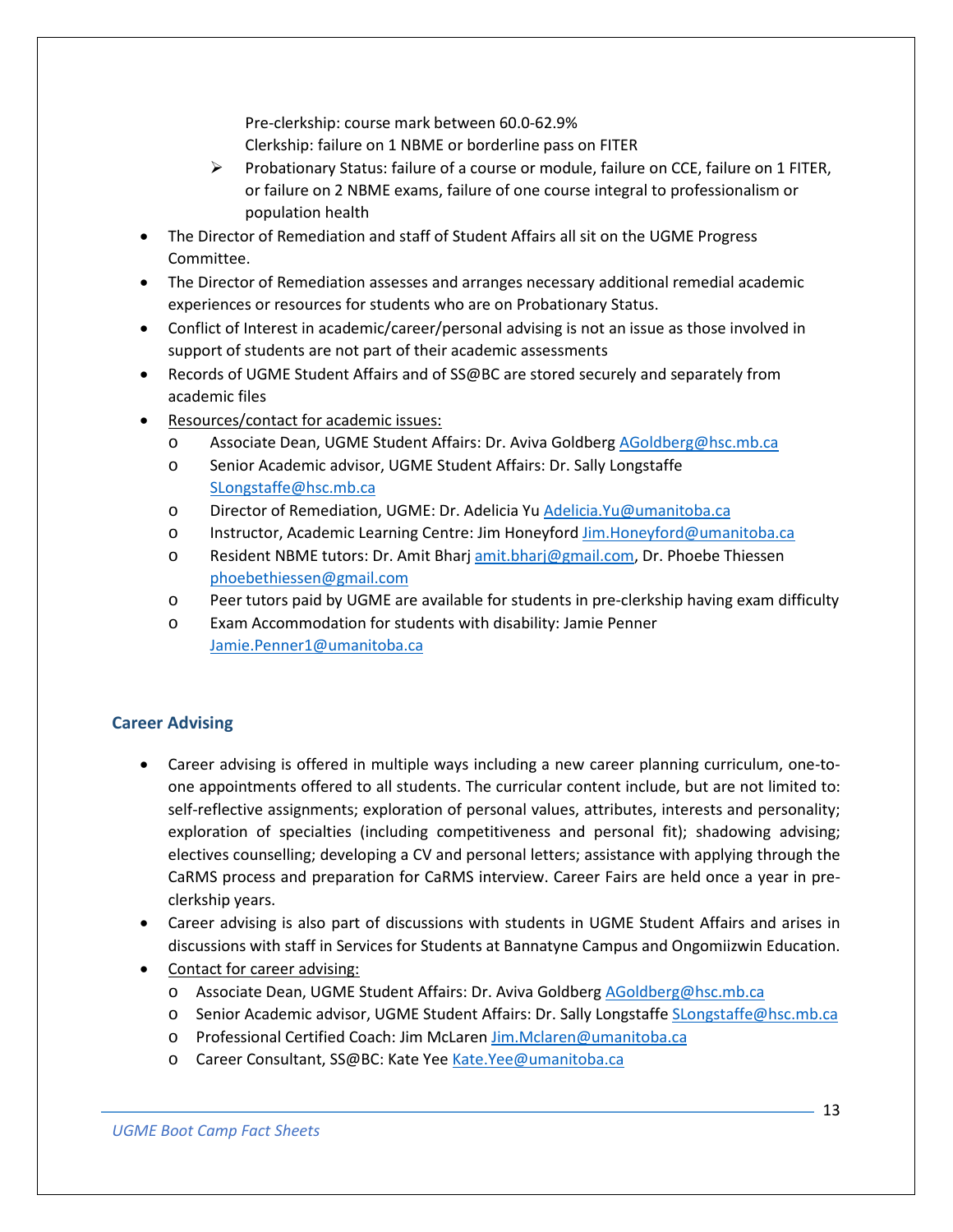## <span id="page-13-0"></span>**Financial Advising/Support**

- Bursaries have been increased.
- Emergency Fund is being initiated.
- The appointment of Financial Counsellor, Student Affairs was increased from 0.1 to 0.4 EFT. The Financial Counsellor has been offering mandatory/optional financial curriculum and meetings with students one on one. Students are informed of availability of the financial counsellor and financial awards/bursaries at multiple points.
- Financial related resources/contact:
	- o Financial Counsellor, Student Affairs: Dan Torbiak [Daniel.Torbiak@umanitoba.ca](mailto:Daniel.Torbiak@umanitoba.ca)
	- o UGME Bursaries and Awards Coordinator: Jen Parke[r AwardsUGME@umanitoba.ca](mailto:AwardsUGME@umanitoba.ca)
	- o Financial Aid & Awards, SS@BC: Office S211, 204-272-3190
	- o Disability insurance: Students can access this through Doctors Manitoba

## <span id="page-13-1"></span>**Student Health Care / Immunization Program**

- Students are taught about procedures after accidental exposure in Med 1 orientation. Repeated instructions are given each year.
- Immunization status guidelines for students follow national guidelines. Students have an option of hepatitis A immunization through the Immunization program
- Resources for Student Health Care
	- o St James Medical Clinic (non-emergent episodic health care, Tel: 204-774-1868 Address: 1600 Portage Avenue) gives priority access to medical students. (Dean Postl and Dr. Aaron Chiu advocated for this.)
	- o Rady Faculty of Health Sciences Immunization Program (Office: P127 Tel: 204-480-1305)
	- o Several walk-in clinics in the campus surrounding area (They can be identified on MyRightCare <http://www.myrightcare.ca/> a Winnipeg Regional Health Authority (WRHA) service.)
	- o A new Bannatyne campus clinic will open in year 2019
	- o University Health Services at Fort Garry Campus Tel: 204-474-8411, Address: 104 university Centre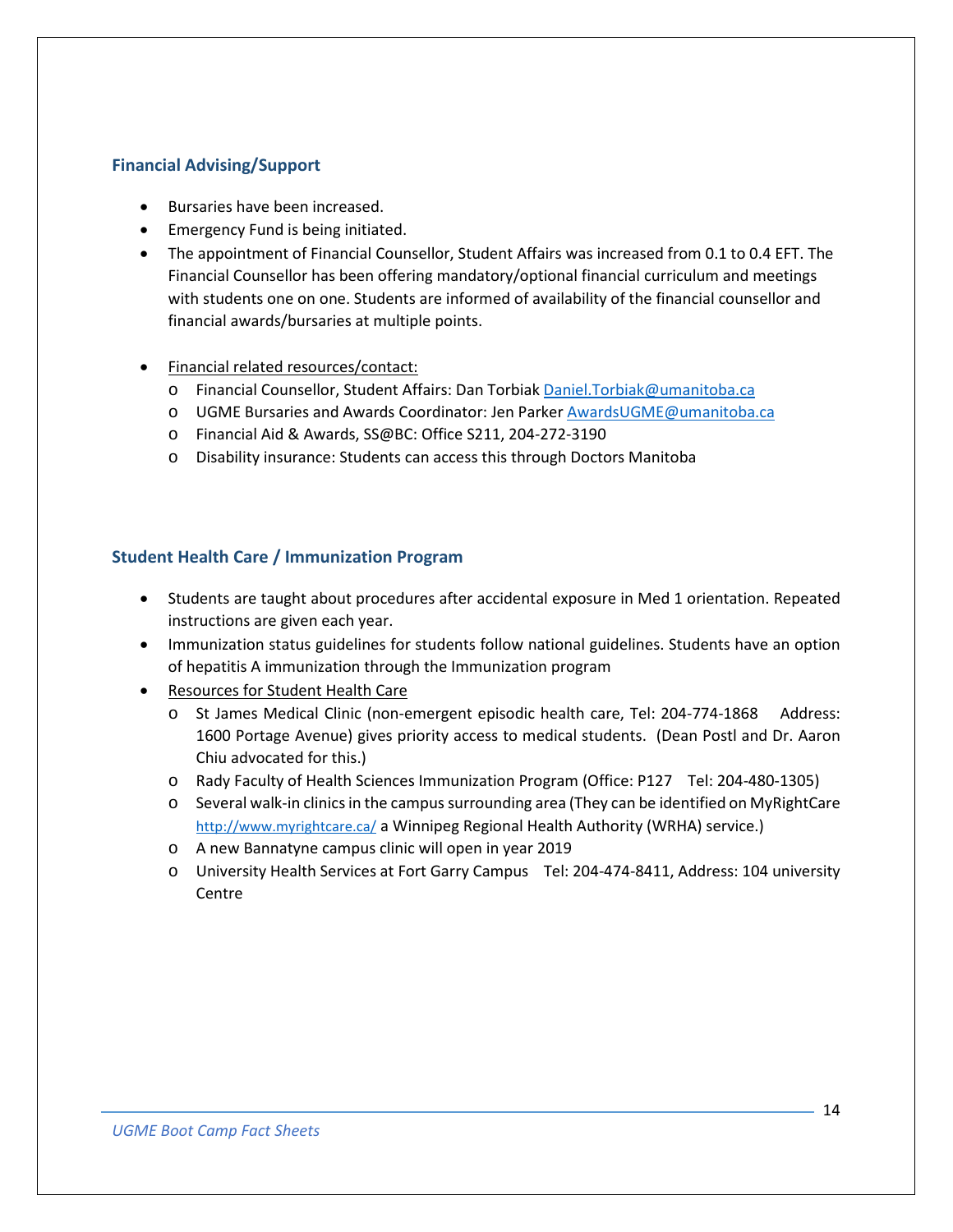## <span id="page-14-0"></span>**Services for Students at Bannatyne Campus (SS@BC)**

Services for Students at Bannatyne Campus (SS@BC) offers confidential, unbiased and independent triage and counselling as well as services to help promote well-being. Services are free of charge to all students in the Rady Faculty of Health Sciences. SS@BC is separate and distinct from any academic program and exists solely to promote and support students' personal and academic success. SS@BC offers a single point of entrance to a wide range of services which are available on request with more urgent situations handled on a priority basis.

Students may access SS@BC directly through confidential contact with the Confidential Intake and Triage Specialists on a walk-in basis, by email or telephone. The Intake Specialist works with the Coordinator in a stepped-care model to provide timely and integrated support to address students' needs. Confidentiality is enhanced by having a single physical space for all the integrated services, so a student accessing the SS@BC door is not identified as seeking out services that may be perceived as stigmatizing (e.g. mental health)

In early 2017, Dr. Postl generously funded a second counsellor position which doubled the capacity for counselling services. We have now extended the counselling hours into the evening to accommodate busy student schedules. At the same time, Susan Gottheil, Vice-Provost of Students, funded a full-time Career Consult, dedicated to the Rady Faculty of Health Sciences. In response to feedback from students, we have now extended hours for career advising, offering evening and weekend appointments, brought in supplemental staff from the Fort Garry Campus to assist with CaRMS preparation, and made video teleconferencing appointments available for students out of town.

## **SS@BC services include:**

- **Academic Learning Skills**: provides support for writing, researching and learning. Areas of focus include support with memory, concentration, time management and organizational skills, general study skills and exam preparation. Also provide writing support for multilingual learners. All services are offered through one-on-one meetings, workshops, and online resources.
- **Accessibility Accommodations**: Offer academic accommodations and supports based on individual needs (e.g. Extra time or private space for writing exams).
	- \*\*Must be recommended by a verified health professional as well as maintain the academic standards of each program
- **Student Advocacy**: provides confidential services for receiving student complaints, and serves as a general information source regarding student rights and responsibilities. Students are assisted in the resolutions of concerns arising from actions or decisions taken by the university, and advised of policies and procedures to follow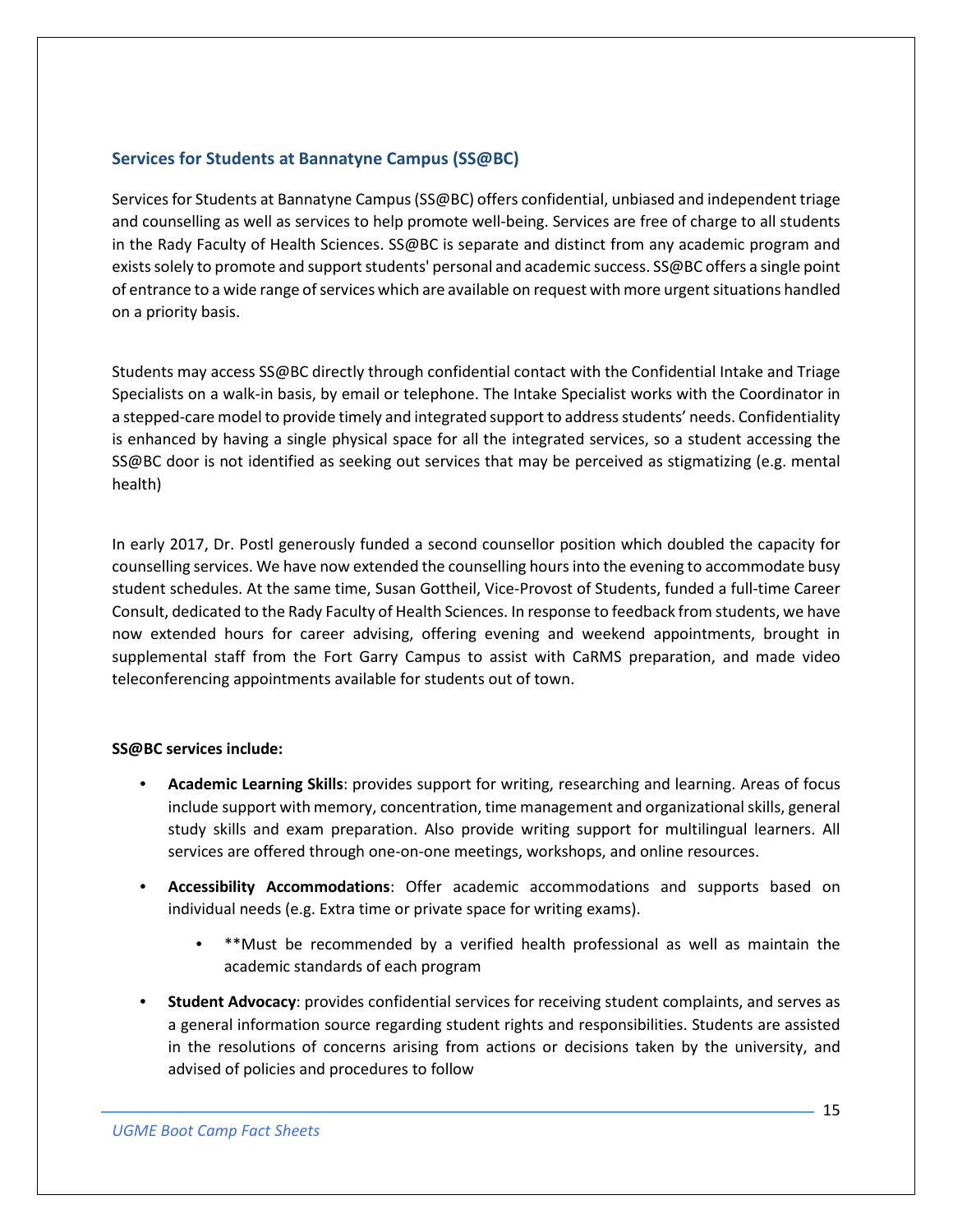- **Career Services:** works with all RFHS students and residents by offering both online and in-person services to support career decision making, job search, and to assist in developing a career plan. Career Services can help students learn how to make informed career decisions, explore career possibilities, understand effective job search strategies, and create a résumé/CV and cover letter.
- **Confidential Intake and Triage Specialist:** provides centralized, confidential, person-centered intake procedures for students and residents seeking any of the support services offered through Services for Students at Bannatyne Campus. This includes triage of students and residents in distress and immediate crisis intervention, stabilization, and support. Based on your assessed needs, the Intake Specialist will facilitate referrals to the appropriate service for follow-up.
- **Financial Aid and Awards:** administers bursaries and awards, signs student loan documents, defer tuition if funding is delayed. Administer needs-based programs such as emergency loans, food bank, etc.
- **International Advising:** assists students with adjustment to life in Canada and with personal matters during their stay in Winnipeg. They can provide guidance on immigration regulations as they relate to studies in Canada, Study Permit extensions and changes, Temporary Resident Visa applications, and more.
- **Spiritual Care:** provides services on campus to help students and residents cope with loss, crises, and transitions by assessing and addressing how their spirituality (values and beliefs that contribute to a sense of purpose, meaning, and identity) provides resilience. The coordinator's method of care is attentive to and respectful of the uniqueness of values and life-styles, including religious affinities, which shape individual's identity.
- **Student Counselling:** offers free and confidential individual counselling and consultation services to all RFHS students and residents as well as Inner City Social Work students. As well, counsellors are available to lead workshops on a variety of topics such as managing stress and anticipatory anxiety. First appointments are available weekdays and evening appointments are available for continuing clients.
- **Student Mental Health Services:** Students with more serious mental health challenges may be referred through SS@BC to the Student Mental Health Service (SMHS) for consultation and treatment as appropriate. SMHS is staffed by a team of psychiatrists, a nurse therapist, and a consulting Clinical Psychologist. Students may receive consultations or assessments for both diagnostic and therapeutic reasons. Students may also access Attention Deficit or Cognitive/Learning Disability assessments through this service.

**Student Support Coordinator**: provides leadership to the SS@BC team and meets privately and confidentially with students to assess their needs and determines how best to address them. The Coordinator works in close collaboration with other staff at SS@BC in a stepped-care treatment model intended to provide timely and integrated care to address students' needs. Main priorities for the coordinator include case management, crisis response, referrals to additional supports, office oversight and planning.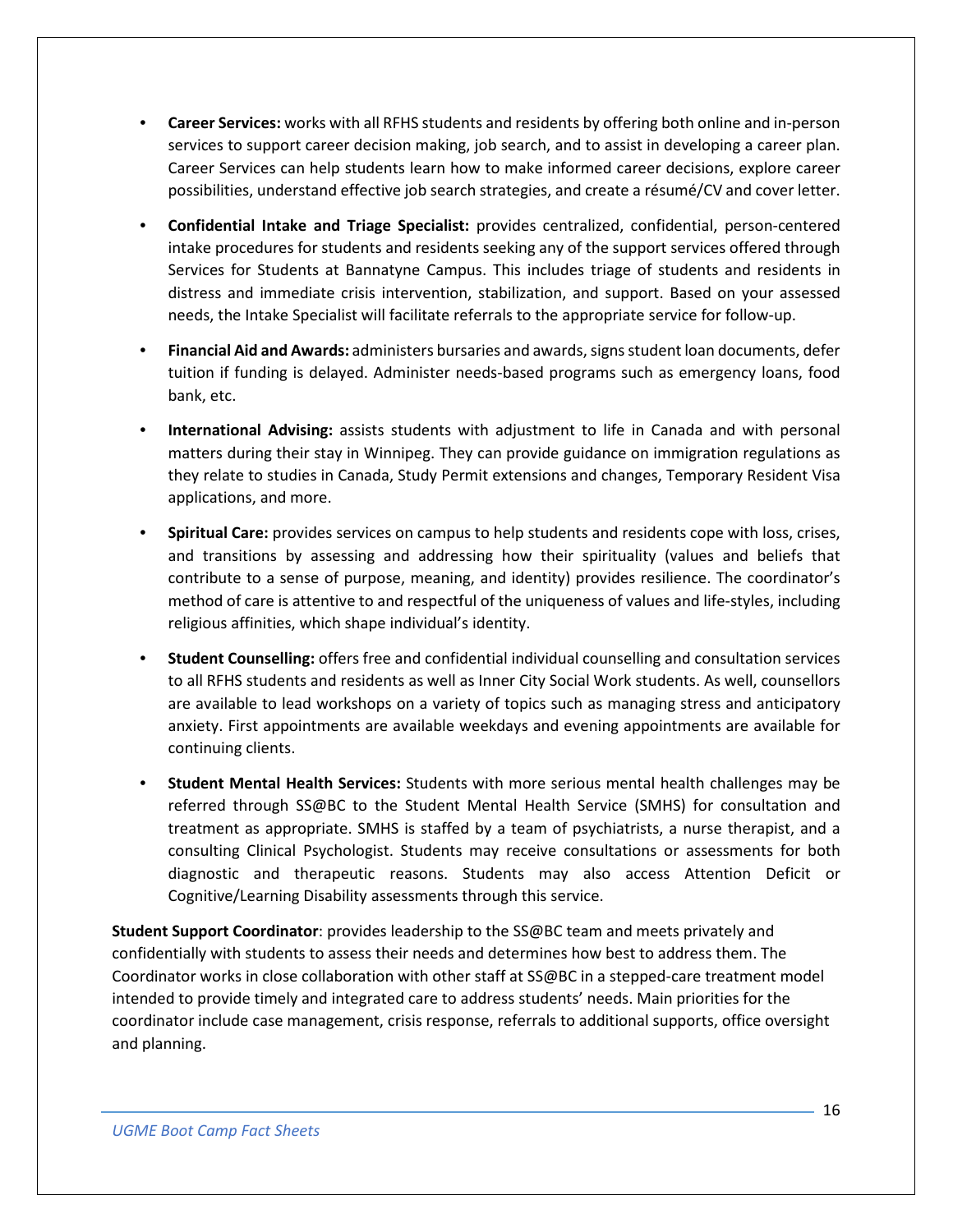## <span id="page-16-0"></span>**Indigenous Institute Of Health and Healing Ongomiizwin | Clearing a Path for Generations to Come**

#### **Who Are We?**

The Indigenous Institute of Health and Healing was approved by the University of Manitoba Senate April 5, 2017 and officially launched June 2, 2017.

Dr. Brian Postl, Dean, Rady Faculty of Health Sciences and Vice-Provost (Health Sciences) initiated the planning process with Dr. Catherine Cook, Vice-Dean, Indigenous Health, Rady Faculty of Health Sciences.

The Institute, the largest Indigenous education and health unit in Canada, is supported by Indigenous and non-Indigenous health-care leaders as outlined in the organizational structure.

In these early days of development, Ongomiizwin leadership welcomes our stakeholders' insight and guidance to build authentic relationships and create pathways to Indigenous achievement and wellness together.

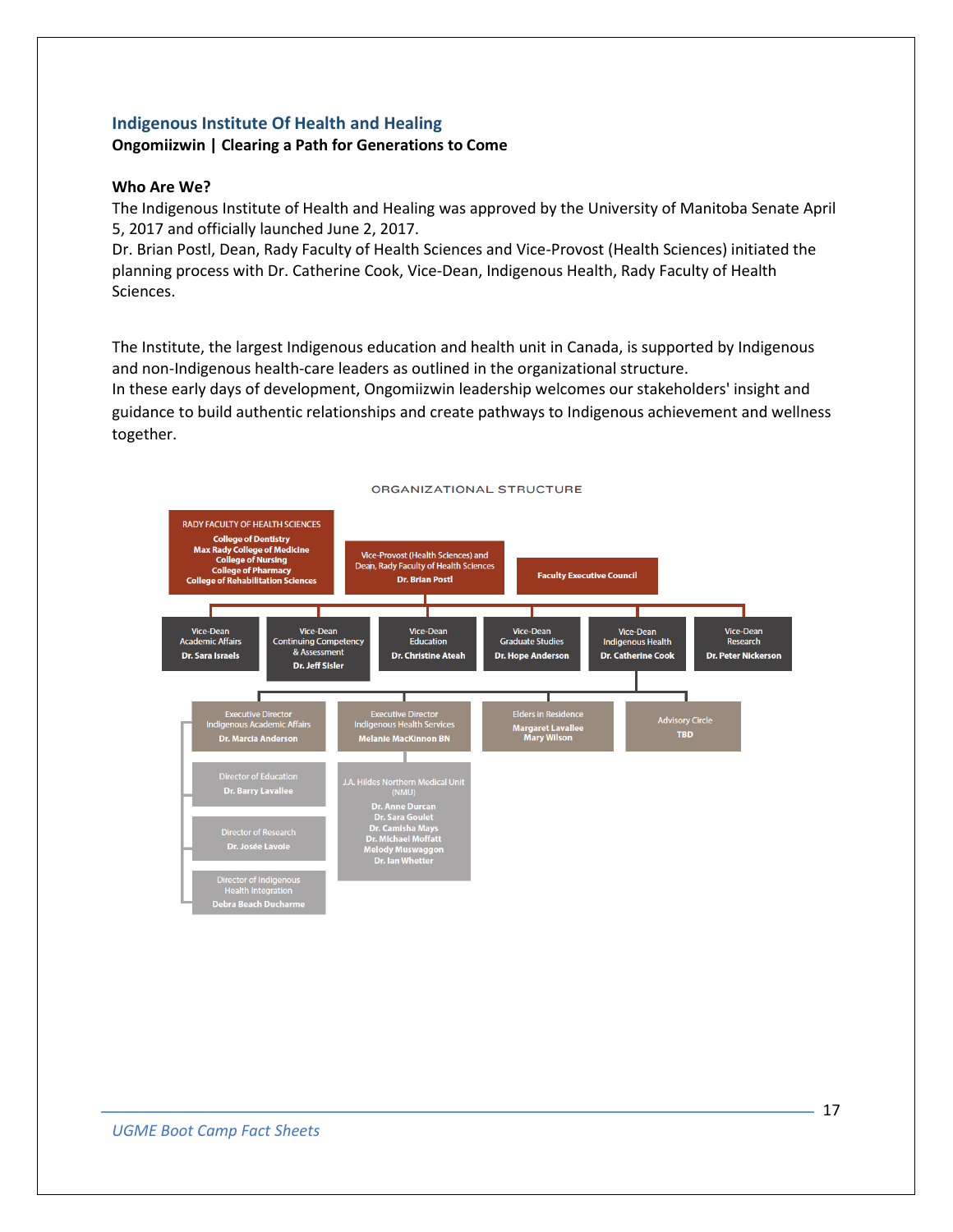## <span id="page-17-0"></span>**Learning Environment**

*Submitted by: Dr. Michael West, Associate Dean, Professionalism Jackie Gruber, Human Rights & Conflict Management Officer*

The learning environment is evaluated in several ways. Students respond to a standardized questionnaire about their clerkship experience following each clinical rotation that allows them to report their level of satisfaction and any instances of mistreatment. If they wish to make a formal complaint, they may contact the Associate Dean (AD) Student Affairs/UGME or the AD Professionalism directly and follow-up will be arranged. The complaint will be reviewed by the AD Student Affairs/UGME and/or AD Professionalism and concerns addressed to the Department Head, Program Director and Clinical Clerkship Director.

The Max Rady College of Medicine has implemented various strategies to enhance the positive and mitigate the negative influences on student development. The Professionalism course enhances the development of each student's professional identity. In the pre-clerkship years, this course teaches learners the impact of the learning environment and explicitly identifies professional expectations in areas including boundaries, professionalism online, conflicts of interest, and responding to adverse events. Throughout the clerkship years, professionalism topics are taught and students meet regularly in small groups to discuss the learning environment; identifying positive and negative influences.

The Office of Professionalism proactively coordinates assessments of the learning environments in teaching programs. Department heads, Program Directors, Clinical Clerkship Directors, Faculty, Staff, Residents and Medical students are interviewed by the AD Professionalism and the Office of Human Rights and Conflict Management Officer. The studies are reported to the Dean of Medicine, Associate and Vice Deans, Deans Council members, Department Heads and Program Directors.

Strengths and weaknesses of the programs are shared with other programs, providing examples of issues shared in common and how to address them in order to maintain healthy learning environments. These studies have resulted in not only critiques, but also instances of praise for exceptional program leaders and teachers. Learners have an important contribution to the learning environment assessments. Topics include faculty engagement, program responsiveness to feedback, positive aspects of rotations, and concerns such as mistreatment related to the learning environment.

In addition to the clerkship clinical rotation reports above, there is an electronic report form accessed through the Speak Up button, appearing on homepages throughout the College. This is a convenient and confidential means to report issues. The Speak Up button allows anyone to confidentially report an incident of mistreatment, whether experienced or witnessed by the person. The level of involvement of the complainant depends upon the level of involvement they are comfortable with. Anonymous complaints are addressed. It is not possible to give the complainant any feedback when the complaint is anonymous. If a complainant chooses not to be anonymous, their report will be highly confidential, reviewed only by the AD Professionalism. Such reports are reviewed within a strictly defined time period. The information gathered is presented to the Dean.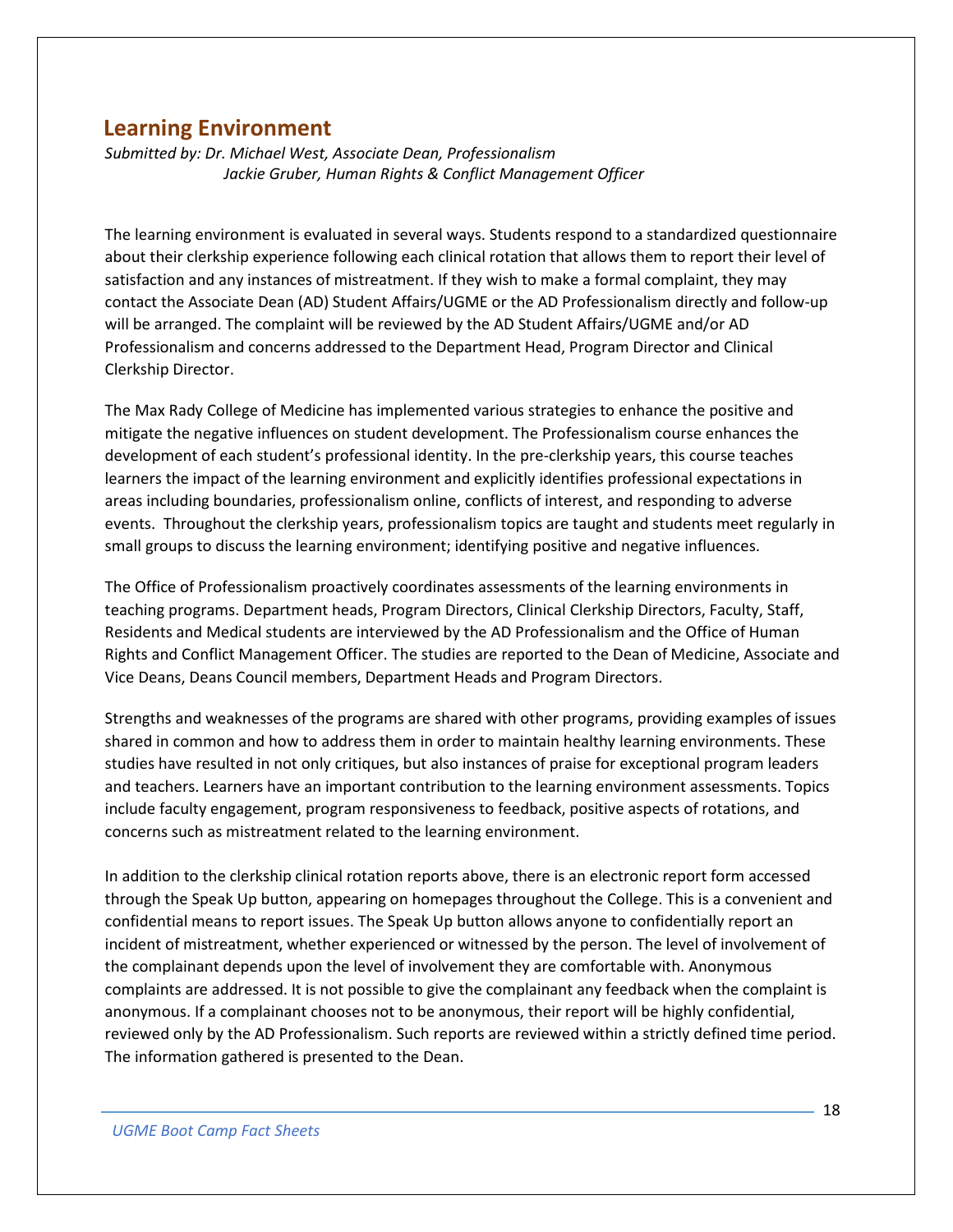There is also a "**Keep it up**" button which catalogues positive experiences by learners.

The Rady Faculty of Health Sciences Prevention of Learner Mistreatment Policy provides definitions for Staff, Faculty and Learners concerning mistreatment and records a spectrum of behaviors that they should be recognize. This information is given to incoming Learners, Faculty, and Staff on College websites and during orientations for Learners. In addition, there is a special presentation at the beginning of third year Medicine, transition to clerkship, when Student mistreatment and prevention of mistreatment are reviewed and emphasized. The Dean sends a letter regarding the policy and procedures annually to all Department Heads, the Chief Medical Officer of the Winnipeg Regional Health Authority (WRHA), Faculty & Staff of the Max Rady College of Medicine, the Manitoba Medical Students Association (MMSA) members, and the Professional Association of Residents and Interns Manitoba (PARIM). The Dean's letter reminds all of the zero-tolerance policy and the mechanisms for reporting.

The Prevention of Learner Mistreatment Policy describes the policy and procedure for investigating a report of mistreatment. The "Respectful Workplace and Learning Environment" and the "Sexual Assault" policies and the "The Respectful Workplace and Learning Environment and Sexual Assault (RWLE/SA) Procedures" provide mechanisms for consideration of complaints of harassment, discrimination, sexual assault and reprisal, for either informal resolution of concerns regarding the work and learning environment or for the formal investigation of an alleged breach. Complaints are made through the Human Rights and Conflict Management Officer (HRCMO) and/or the AD Professionalism.

Learners may approach members of the teaching Faculty, trusted colleagues, a Program Director, Department Head and the AD of Student Affairs UGME directly. The AD Professionalism has an open-door policy.

The College has worked to make a Learner's reporting of harassment and intimidation as streamlined as possible, advertising the policies and procedures widely and providing ready access to members of the Dean's office who will promptly and confidentially address such complaints. Educational programs are provided by the AD Professionalism and the Human Rights and Conflict Management Officer.

Several educational sessions have been presented through the year. Target audiences are senior faculty and administrative staff. Vignettes outline examples of the outcomes of previous investigations that are anonymized and presented to illustrate actual interventions and outcomes.

ISA 2018 survey data shows the majority of respondents in years 1-4 (93%, 85%, 82% and 82% for years 1, 2, 3, and 4 respectively) agree/strongly agree that the medical school fosters a learning environment in which all individuals are treated with respect.

The 2018 ISA survey data shows that the majority of respondents (91%, 87%, 84%, and 90% for years 1,2, 3, and 4 respectively) agree/strongly agree that the medical school (and its clinical affiliates for years 3 and 4) fosters a learning environment that is conducive to learning and to the professional development of medical students.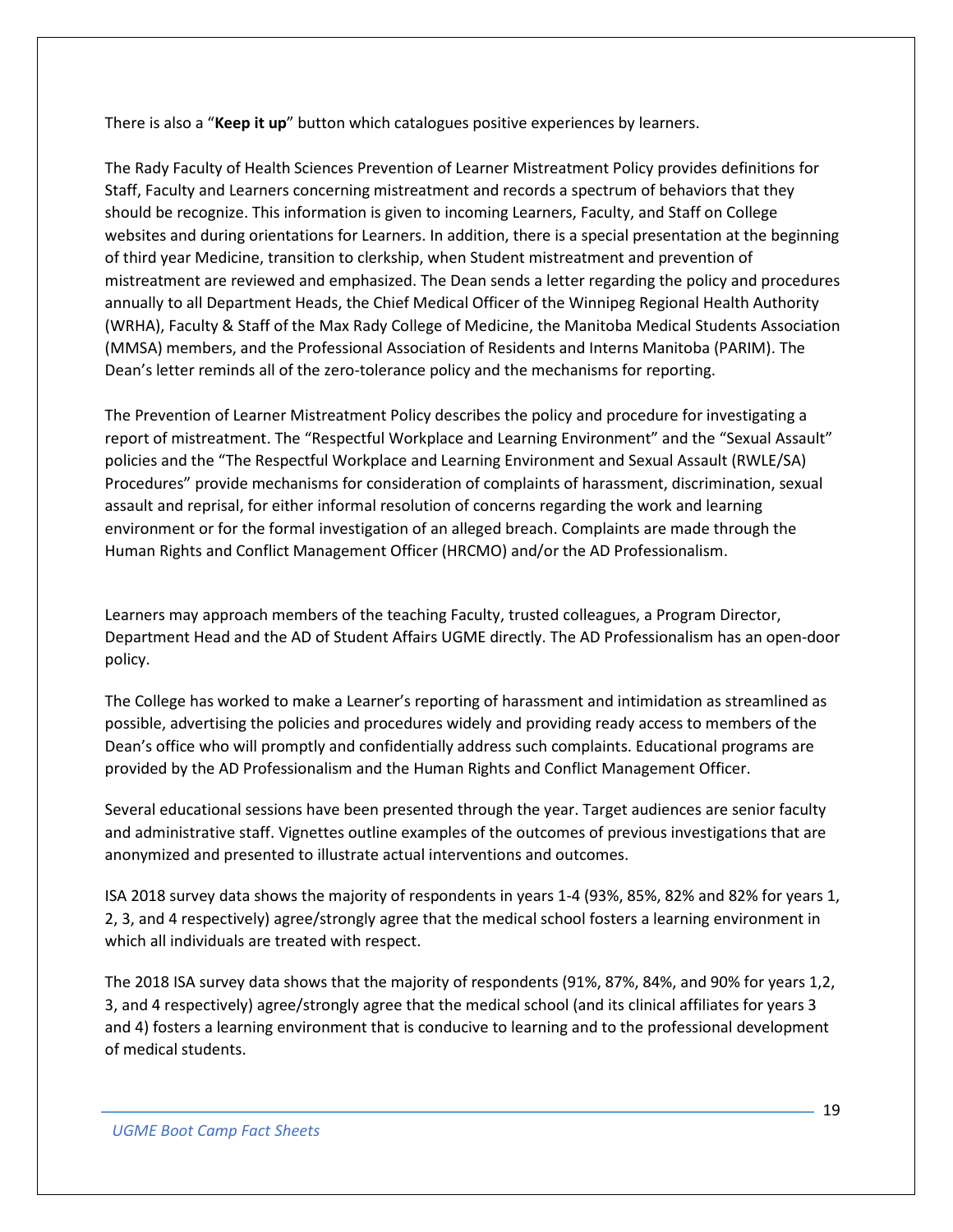AFMC GQ (2018) data shows that 100% of graduates are aware of school policies regarding the mistreatment of medical students, including abuse and harassment. This number is improved from AFMC GQ (2017). ISA 2018 data shows that most of the first- and second-year medical students (57% and 59% respectively) and the majority of third- and fourth-year students (93% and 94% respectively) are aware of the policies regarding mistreatment; improved from last year.

AFMC GQ (2018) shows that 92.2% of graduates are aware of the procedures to report harassment or abuse. This number is improved from AFMC GQ (2017). ISA 2018 data shows most of the first- and second-year medical students (56% and 67% respectively) and the majority of third- and fourth-year students (98% and 97% respectively) know how to report mistreatment; improved in all years since the 2017 ISA. There is greater awareness of reporting mechanism in the clinical years (Year 3 and 4).

ISA 2018 data shows a decline in the level of student harassment and abuse for first- and fourth-year students but not second- and third-year students, where the levels are slightly higher than last year The incidence of personally experienced mistreatment decreased from 9.5% to .01 % for year 1 and 26.2% to 15% for year 4. There were modest increases from 9.3% to 11% and 13.7% to 14% for Years 2 and 3 respectively.

AFMC GQ (2018) data shows that 52% of graduates experienced some form of mistreatment (47% in 2017).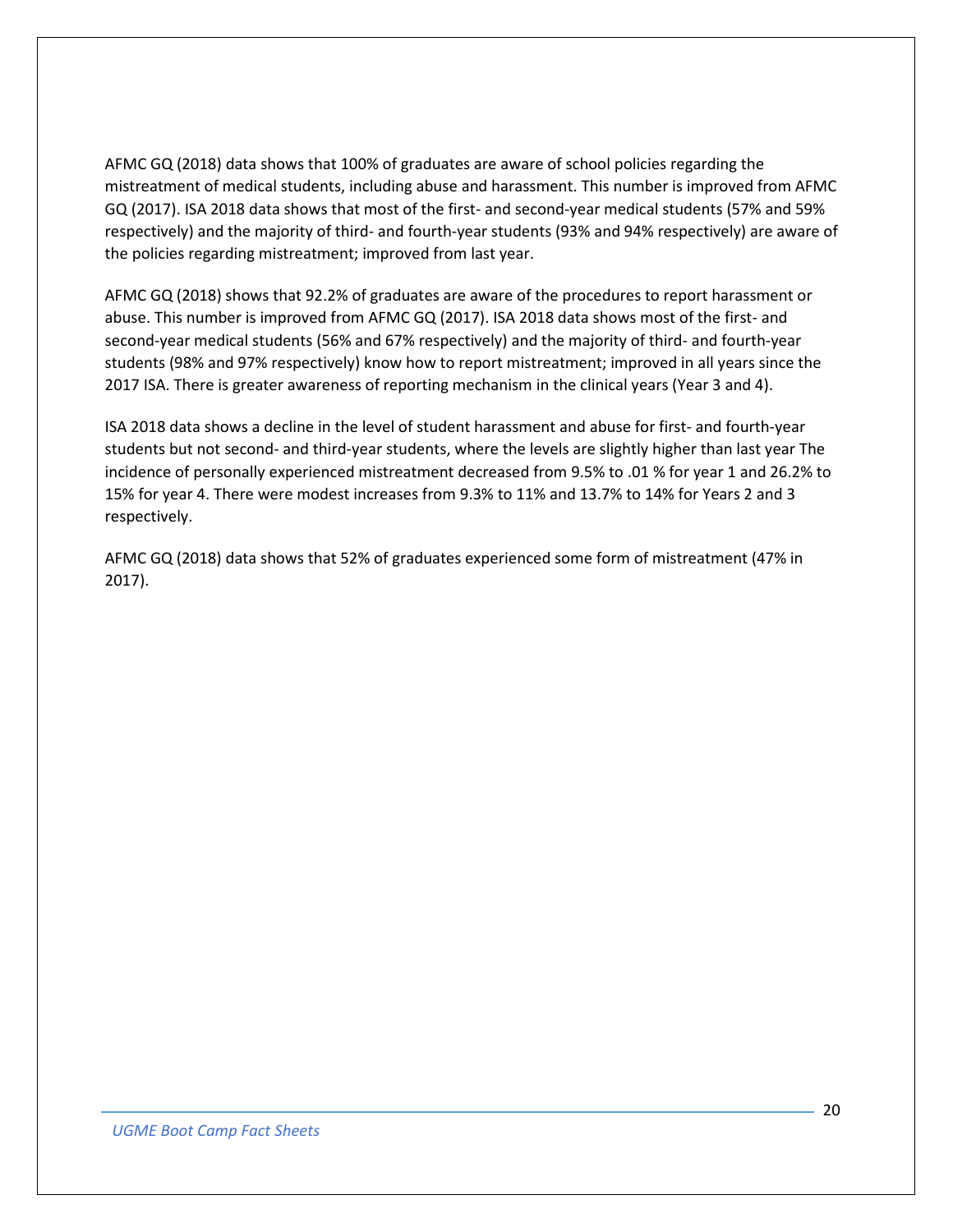# <span id="page-20-0"></span>**Curricular Governance and content**

*Submitted by: Dr. Maury Pinsk, Director of Curriculum, UGME*

## <span id="page-20-1"></span>**Decision Making**

- 1. Curriculum Executive Committee, chaired by Dr. Ira Ripstein, Associate Dean UGME, makes all final decisions on changes to content and delivery of the UGME curriculum. This includes changing objectives at the course and session levels. Membership on the committee is broad-based and includes members of the faculty involved in curriculum delivery and development in both Preclerkship and Clerkship as well as students.
- 2. Curriculum Executive Committee can innovate changes to the curriculum, but also receives recommendations on changes to content and delivery of the UGME curriculum from many sources – including session leaders and clerkship directors (through their respective committee chairs of the Pre-clerkship Curriculum Committee and Clerkship Curriculum Committee), and from leadership in the College and Faculty. In the latter case, College Council, for example, may change the vision or mission of the College impacting the curriculum, but cannot dictate exactly how curriculum will be changed or by whom to meet the new vision or mission of the College.

## <span id="page-20-2"></span>**Monitoring**

- 1. Changes or innovations that are approved by Curriculum Executive Committee are passed to a new committee – Curriculum Implementation Committee. This committee monitors the implementation of approved changes, and reports back to Curriculum Executive when implementation is complete or when there are obstacles to completing implementation. The committee meets monthly, and is chaired by the Director of Curriculum, Dr. Maury Pinsk.
- 2. Curriculum Implementation Committee monitors curriculum a few ways:
	- a. Through assessment of changes to the curriculum on the curriculum map. This includes assessment of integration of themes, and that objectives progress in skillset development over time. It also involves ensuring the curriculum content is sequenced appropriately.
	- b. Through assessment of annual course reviews / rotation reviews provided by the Preclerkship Curriculum Committee and Clerkship Curriculum Committee. This provides an assessment of curriculum efficacy (i.e.: that students are learning what they are supposed to learn) by examining performance on assessments and student satisfaction.

Through assessment of in-depth course reviews provided by the Program Evaluation Committee. This provides an assessment over a 4 year time frame, examining trends, and incorporates broader assessments of efficacy such as MCCQEI performance and CaRMS matching.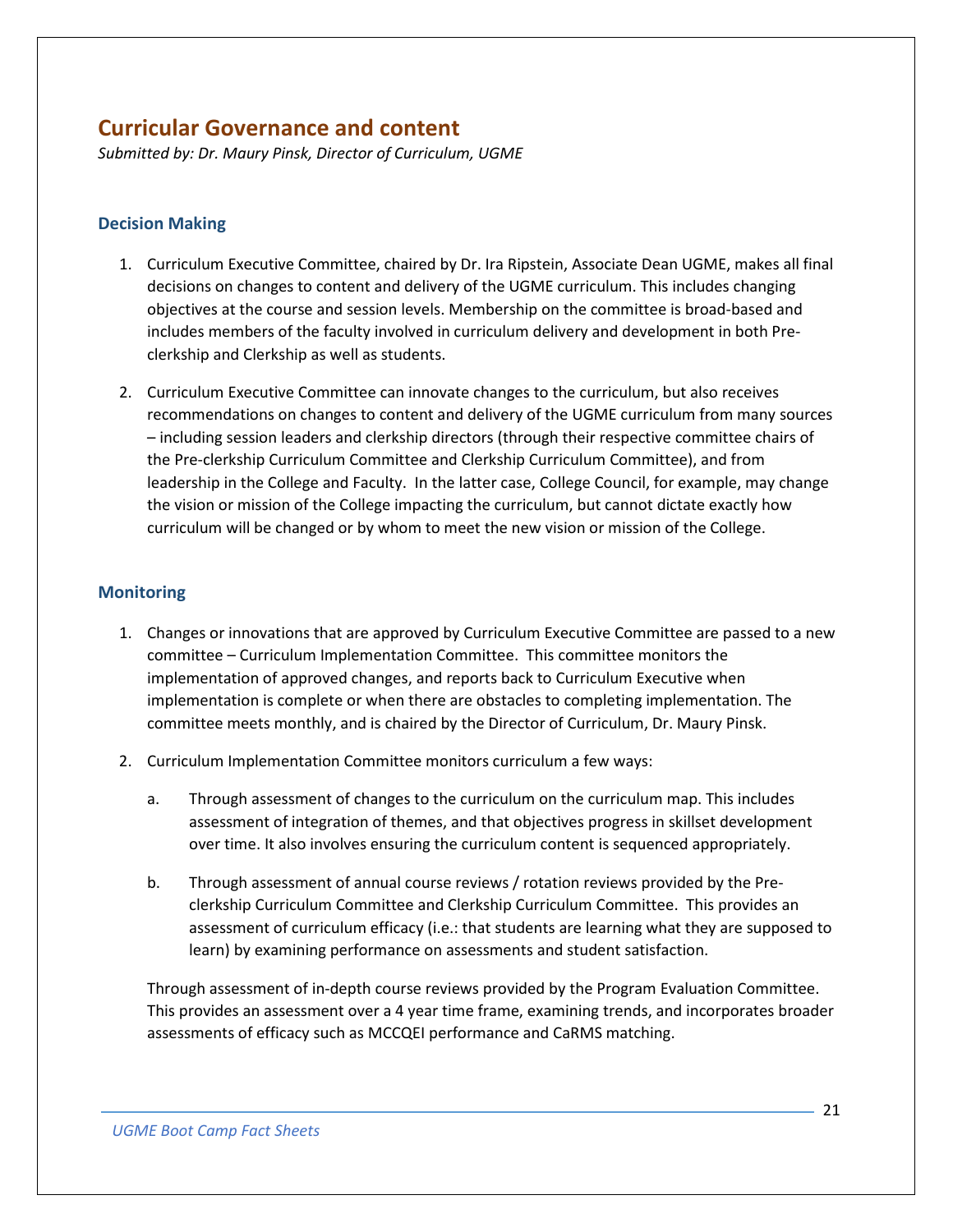# <span id="page-21-0"></span>**Longitudinal Clerkship**

*Submitted by: Dr. Charles Penner, Associate Dean, Brandon Satellite Program*

## <span id="page-21-1"></span>**Brandon Longitudinal Clerkship LInC**

- 1. Start date October 2017
- 2. Approved by the Clerkship Curriculum Committee and the then Clerkship Executive Committee in 2016.
- 3. Principles of LInC
	- a. Continuity in Preceptors
	- b. Continuity in Patients
	- c. Integration of Learning
- 4. Hybrid model consisting of a weekly day with a family medicine preceptor with one to two week mini-blocks for each specialty discipline
- 5. Evaluation system is the same in terms of MITERs and FITERs but with additional Mini-CEXs and additional ITERs to ensure feedback early in Clerkship.
- 6. Target four students per year
- 7. First year (2017/18) and second year (2018/19) one student each year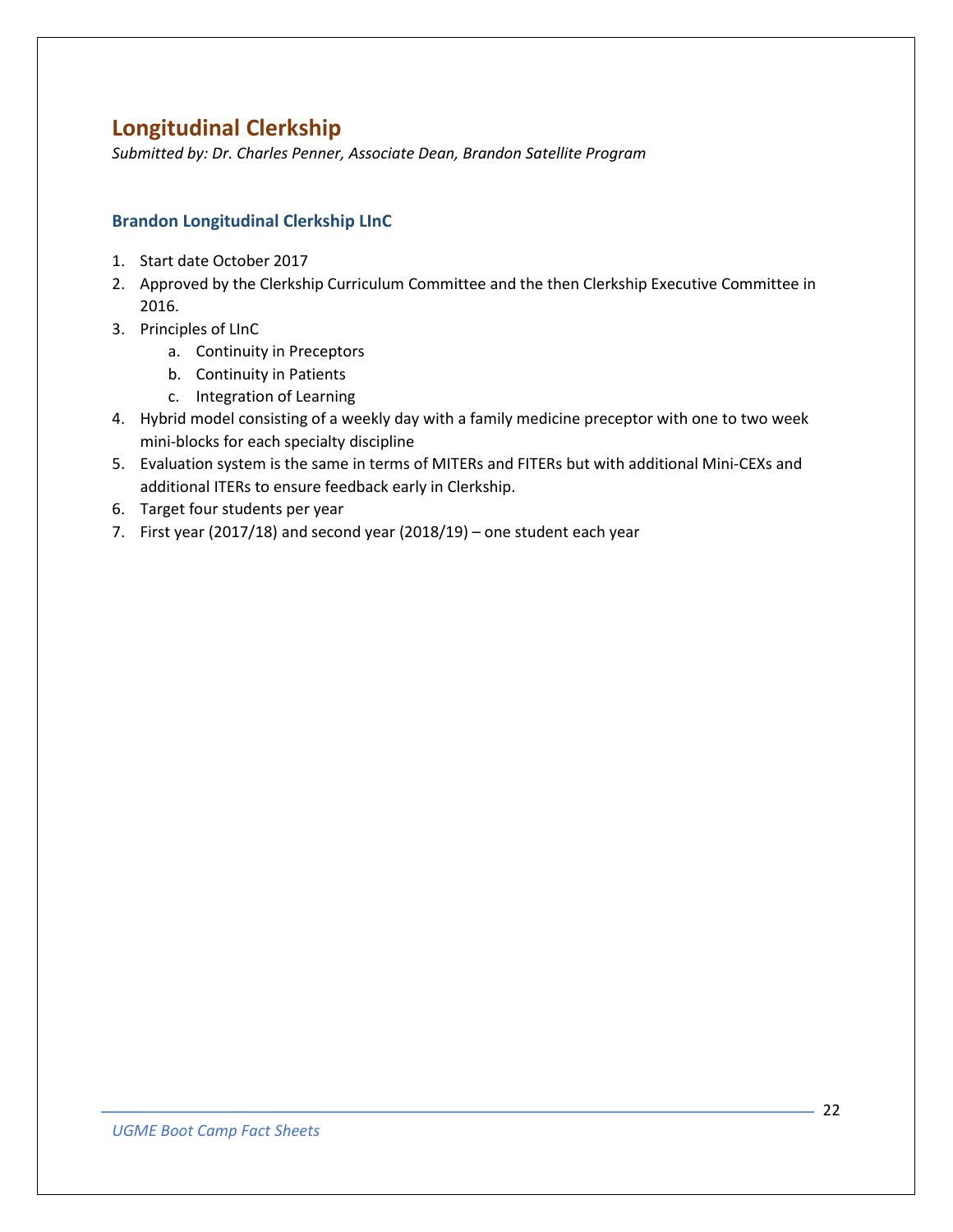# <span id="page-22-0"></span>**Undergraduate Medical Education Policies**

*Submitted by: Dr. Jim Butler, Director Clerkship Curriculum, UGME*

## <span id="page-22-1"></span>**Links to all policies**

University of Manitoba:

<http://umanitoba.ca/admin/governance/571.html>

Rady Faculty of Health Sciences:

[http://umanitoba.ca/faculties/health\\_sciences/9441.html](http://umanitoba.ca/faculties/health_sciences/9441.html)

Max Rady College of Medicine:

[http://umanitoba.ca/faculties/health\\_sciences/medicine/policies\\_procedures.html](http://umanitoba.ca/faculties/health_sciences/medicine/policies_procedures.html)

## <span id="page-22-2"></span>**UGME Policies**

- **1. Accidental Exposure to Infectious Environmental Hazards** [http://umanitoba.ca/faculties/health\\_sciences/medicine/education/undergraduate/media/Acci](http://umanitoba.ca/faculties/health_sciences/medicine/education/undergraduate/media/Accidental_Exposure_to_Infectious_and_Environmental_Hazards_Final.pdf) dental Exposure to Infectious and Environmental Hazards Final.pdf
- **2. Essential Skills and Abilities (Technical Standards) for Admission, Promotion and Graduation in the MD Program**

[http://umanitoba.ca/faculties/health\\_sciences/medicine/education/undergraduate/media/Esse](http://umanitoba.ca/faculties/health_sciences/medicine/education/undergraduate/media/Essential_Skills__Abilities_for_Admissions_Promotion_Graduation(1).pdf) ntial Skills Abilities for Admissions Promotion Graduation(1).pdf

## **3. Student Attendance**

[http://umanitoba.ca/faculties/health\\_sciences/medicine/education/undergraduate/media/Stud](http://umanitoba.ca/faculties/health_sciences/medicine/education/undergraduate/media/Student_Attendance_Final.pdf) ent Attendance Final.pdf

- **4. Curricular Time in Pre-clerkship and Clerkship Academic Teaching** [http://umanitoba.ca/faculties/health\\_sciences/medicine/education/undergraduate/media/Curr](http://umanitoba.ca/faculties/health_sciences/medicine/education/undergraduate/media/Curricular_Time_Policy_Final.pdf) [icular\\_Time\\_Policy\\_Final.pdf](http://umanitoba.ca/faculties/health_sciences/medicine/education/undergraduate/media/Curricular_Time_Policy_Final.pdf)
- **5. Clerkship Duty Hours** [http://umanitoba.ca/faculties/health\\_sciences/medicine/education/undergraduate/media/Cler](http://umanitoba.ca/faculties/health_sciences/medicine/education/undergraduate/media/Clerkship_Duty_Hours_Final.pdf) [kship\\_Duty\\_Hours\\_Final.pdf](http://umanitoba.ca/faculties/health_sciences/medicine/education/undergraduate/media/Clerkship_Duty_Hours_Final.pdf)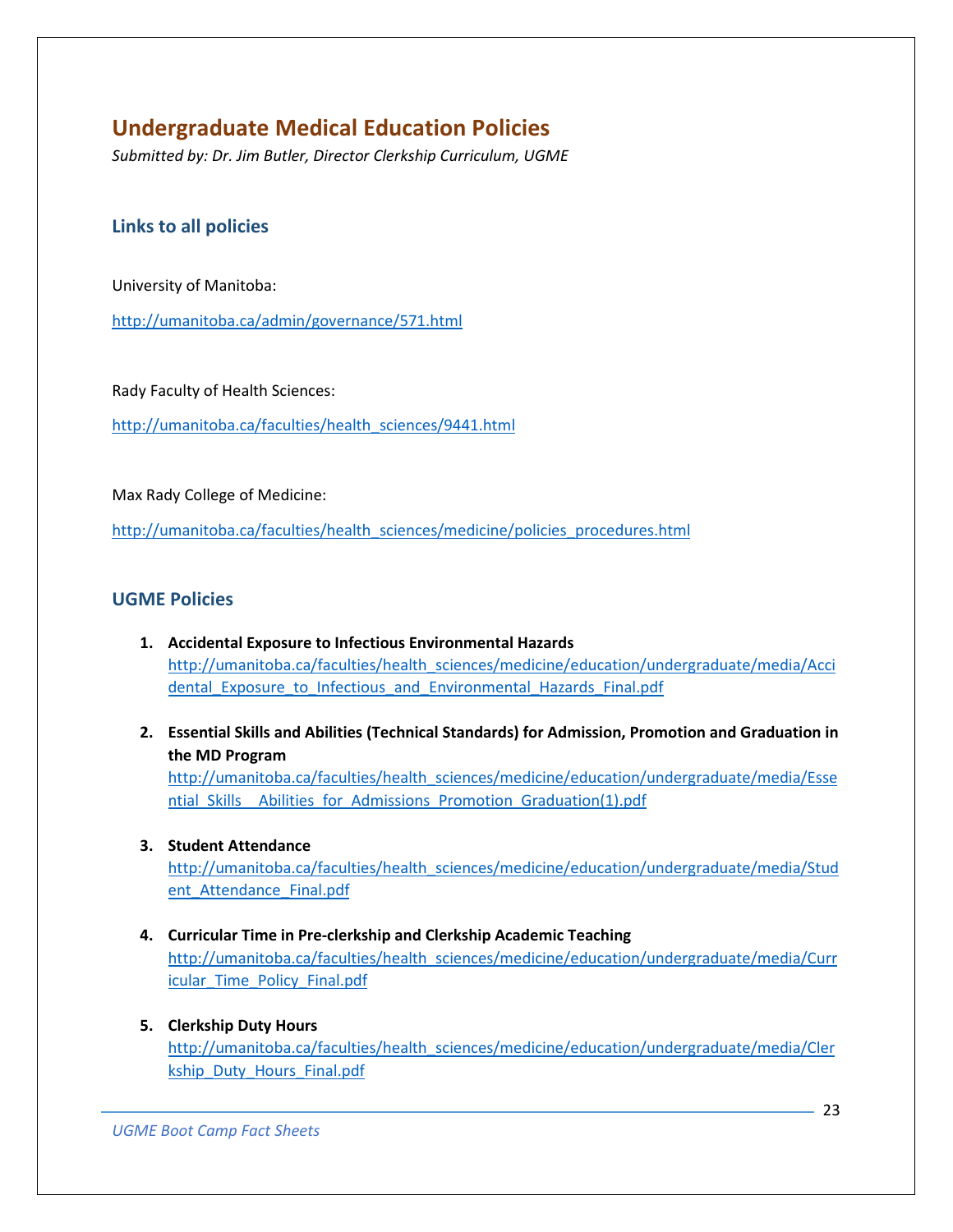## **6. Electives**

[http://umanitoba.ca/faculties/health\\_sciences/medicine/education/undergraduate/media/Elec](http://umanitoba.ca/faculties/health_sciences/medicine/education/undergraduate/media/Electives_Final.pdf) [tives\\_Final.pdf](http://umanitoba.ca/faculties/health_sciences/medicine/education/undergraduate/media/Electives_Final.pdf)

#### **7. Narrative Assessment**

[http://umanitoba.ca/faculties/health\\_sciences/medicine/education/undergraduate/media/Narr](http://umanitoba.ca/faculties/health_sciences/medicine/education/undergraduate/media/Narrative_Assessment_Policy_Final_August_2018.pdf) ative Assessment Policy Final August 2018.pdf

## **8. MITER/FITER/ECP**

[http://umanitoba.ca/faculties/health\\_sciences/medicine/education/undergraduate/media/MIT](http://umanitoba.ca/faculties/health_sciences/medicine/education/undergraduate/media/MITER_FITER_ECP_Policy_and_Procedures-6.16.17.pdf) [ER\\_FITER\\_ECP\\_Policy\\_and\\_Procedures-6.16.17.pdf](http://umanitoba.ca/faculties/health_sciences/medicine/education/undergraduate/media/MITER_FITER_ECP_Policy_and_Procedures-6.16.17.pdf)

## **9. Promotion and Failure**

[http://umanitoba.ca/faculties/health\\_sciences/medicine/education/undergraduate/media/Pro](http://umanitoba.ca/faculties/health_sciences/medicine/education/undergraduate/media/Promotion_and_Failure_Policy_Final_August_2018.pdf) [motion\\_and\\_Failure\\_Policy\\_Final\\_August\\_2018.pdf](http://umanitoba.ca/faculties/health_sciences/medicine/education/undergraduate/media/Promotion_and_Failure_Policy_Final_August_2018.pdf)

## **10. Medical Student Performance Report**

[http://umanitoba.ca/faculties/health\\_sciences/medicine/education/undergraduate/media/MSP](http://umanitoba.ca/faculties/health_sciences/medicine/education/undergraduate/media/MSPR-6.16.17.pdf) [R-6.16.17.pdf](http://umanitoba.ca/faculties/health_sciences/medicine/education/undergraduate/media/MSPR-6.16.17.pdf)

## **11. Remediation**

[http://umanitoba.ca/faculties/health\\_sciences/medicine/education/undergraduate/media/Rem](http://umanitoba.ca/faculties/health_sciences/medicine/education/undergraduate/media/Remediation_Policy-6.16.17.pdf) [ediation\\_Policy-6.16.17.pdf](http://umanitoba.ca/faculties/health_sciences/medicine/education/undergraduate/media/Remediation_Policy-6.16.17.pdf)

## **12. UGME Student Appeals**

[http://umanitoba.ca/faculties/health\\_sciences/medicine/education/undergraduate/media/UG](http://umanitoba.ca/faculties/health_sciences/medicine/education/undergraduate/media/UGME_Student_Appeals_Final_Aug_2018.pdf) [ME\\_Student\\_Appeals\\_Final\\_Aug\\_2018.pdf](http://umanitoba.ca/faculties/health_sciences/medicine/education/undergraduate/media/UGME_Student_Appeals_Final_Aug_2018.pdf)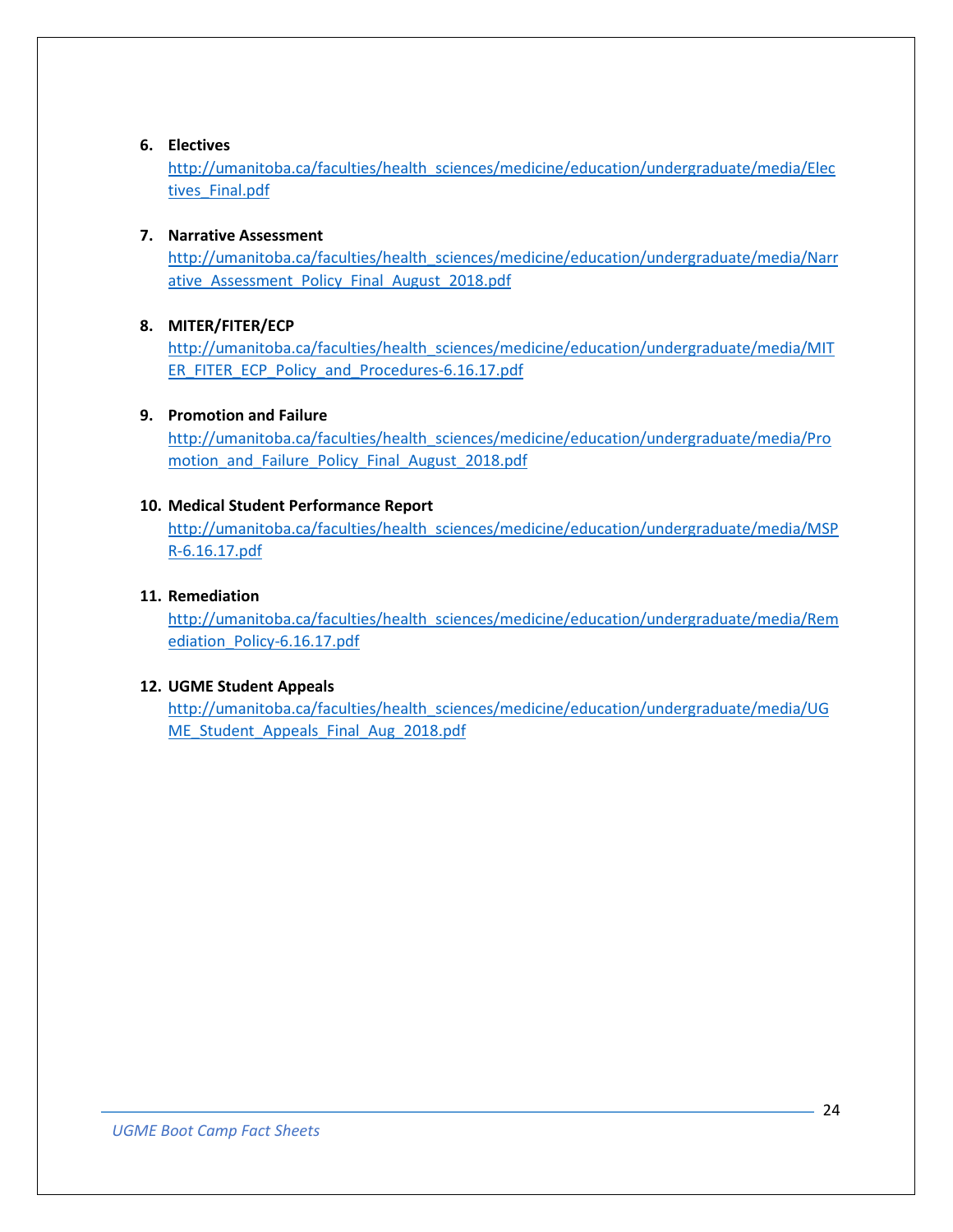# <span id="page-24-0"></span>**Rady Faculty of Health Sciences Policies**

*Submitted by: Marcia Langhan, RFHS Director, Planning and Priorities*

## <span id="page-24-1"></span>**Governance**

- Bicameral System:
	- o Academic Structure (Department Councils; College Council; Faculty Council; Senate);
	- o Administrative Structure (Deanery/Department Heads; Dean; Vice-President/Provost; President).

## <span id="page-24-2"></span>**Departments/Department Head Responsibilities**

- Departments Organization and Structure Policy (UofM)
- Heads of Departments Policy (UofM)
- Department Head Responsibilities (regarding Faculty Members) Policy (Medicine)
- Career Development and Performance Feedback Policy (Medicine)
- Academic Affairs website (RFHS)

## <span id="page-24-3"></span>**Conflicts of Interest**

- Conflict of Interest Policy (UofM) and Disclosure Form
- Gifts and Gratuities Offered to University Employees Policy (UofM)
- Interactions with Health-Related Industries Policy (Medicine)
- Conflict of Interest in Student Academic Assessment or Advancement Policy (UGME)

## <span id="page-24-4"></span>**Work and Learning Environment**

- Respectful Work and Learning Environment Policy (UofM)
- Sexual Assault Policy (UofM)
- RWLE and Sexual Assault Procedure (UofM)
- Prevention of Learner Mistreatment Policy (Medicine)
- Equity, Diversity and Inclusion Policy (Medicine)
- Accessibility Policy and Student Accessibility Procedure (UofM)
- Conscience-Based Exemptions Policy (Medicine)
- Supervision of Learners (engaged in Clinical Activities) Policy (Medicine)

## <span id="page-24-5"></span>**Environmental**

- Health and Safety Policy and Procedures (UofM)
- Emergency Management Program and Emergency Response Plan (UofM)
- Immune Status Program Policy (UGME) in revision
- Medical Learners with Bloodborne Pathogens Policy (Medicine) in revision
- Accidental Exposure to Infectious and Environmental Hazards Policy (UGME) in revision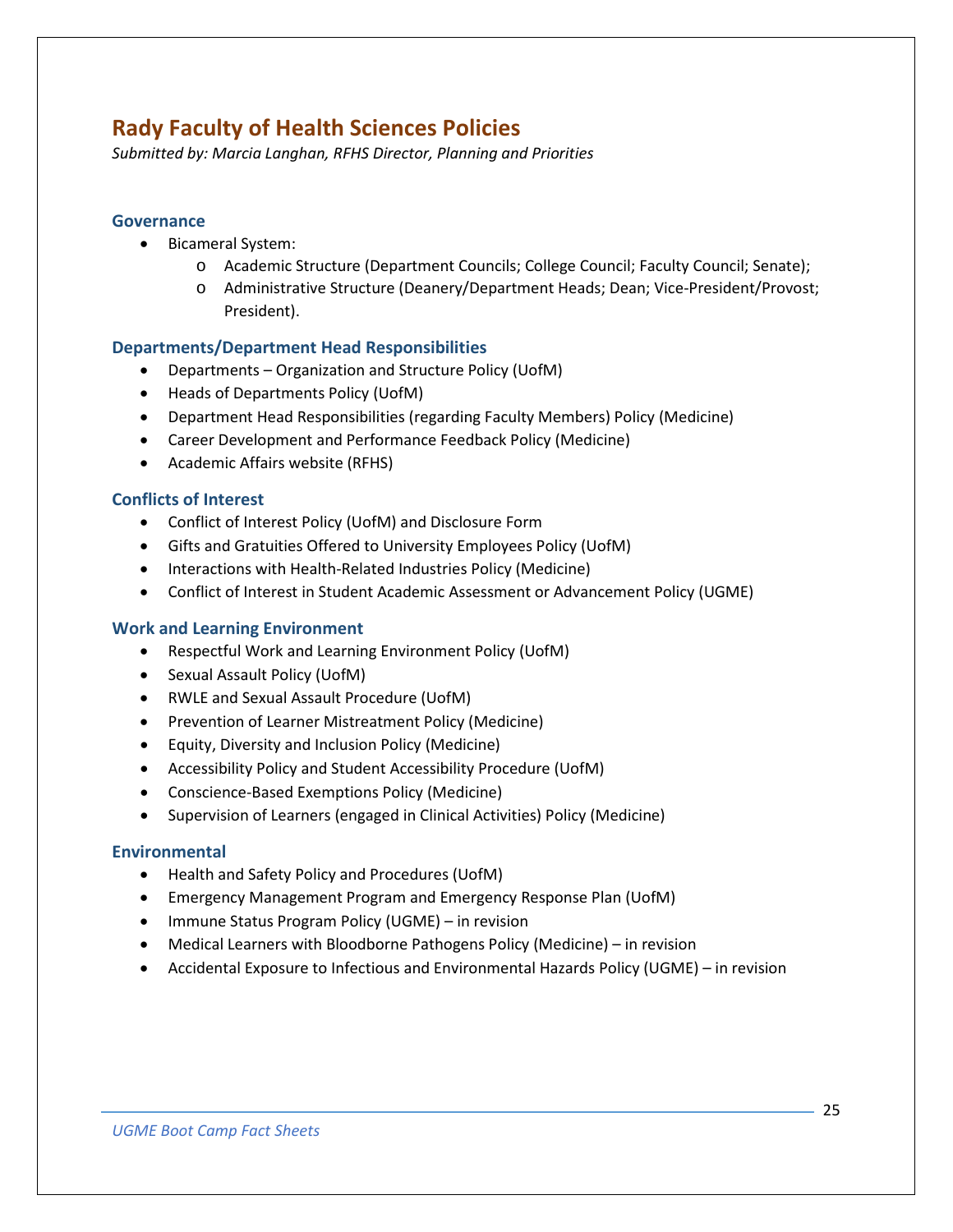## <span id="page-25-0"></span>**The full listing/links to all policies**

University of Manitoba: <http://umanitoba.ca/admin/governance/571.html>

Rady Faculty of Health Sciences: [http://umanitoba.ca/faculties/health\\_sciences/9441.html](http://umanitoba.ca/faculties/health_sciences/9441.html)

Max Rady College of Medicine: [http://umanitoba.ca/faculties/health\\_sciences/medicine/policies\\_procedures.html](http://umanitoba.ca/faculties/health_sciences/medicine/policies_procedures.html)

UGME Policies:

[http://umanitoba.ca/faculties/health\\_sciences/medicine/education/undergraduate/policies.html](http://umanitoba.ca/faculties/health_sciences/medicine/education/undergraduate/policies.html)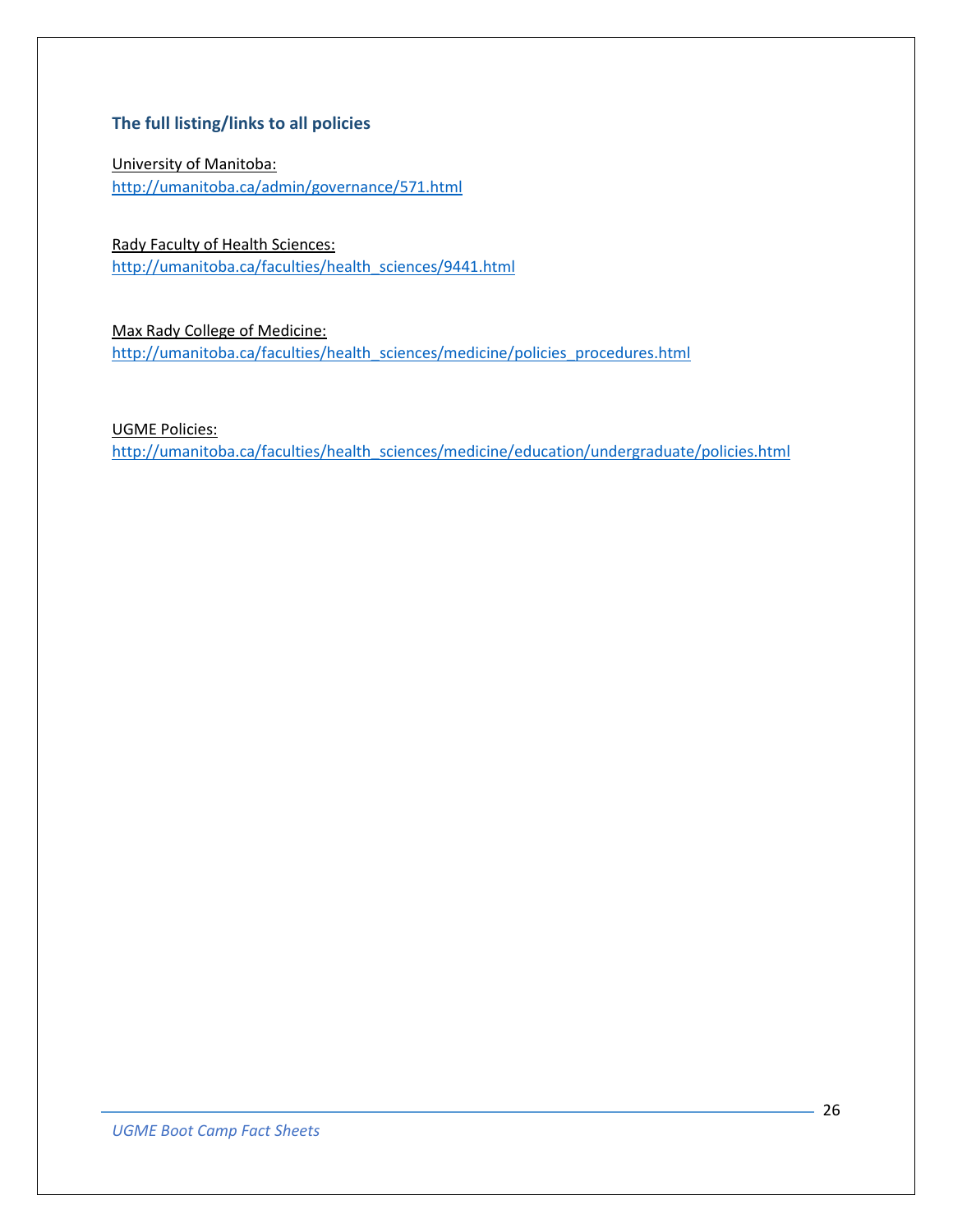# <span id="page-26-0"></span>**Operations/ Institutional Findings**

*Submitted by: Raman Dhaliwal, RFHS Director of Administration/Operations*

## <span id="page-26-1"></span>**Areas requiring improvement**

- Small group study space
- Relaxation space
- Storage space at clinical sites
- NBME examination facilities
- Dissatisfaction with plastics rotation
- Student dissatisfaction with Wi-Fi at clinical sites
- Students do not feel safe on or around campus

## <span id="page-26-2"></span>**Initiatives to address areas requiring improvement**

- Small classrooms on campus converted to afterhours study space
- Lounge added in basement of Brodie
- Lockers offered to St. Boniface Hospital
- Number of electives students capped at 2
- HSC core network infrastructure to improve WiFi- complete December 2018
- Campus hours have been reduced. All exterior doors close at 5pm except the main Brodie Centre doors which close at 8pm. Enhanced security in Brodie atrium due to doors being open later.
- Expanded safe walk boundaries
- Safe ride for students, faculty and staff
- CCTV upgrade -60 additional security cameras both inside and outside our campus including parking lots
- U of M Security to participate on Winnipeg Police Department and HSC joint security planning meeting
- Security staffing on campus increased/Assistant Director on site
- Video messaging to students on safe walk/safe ride- positive up